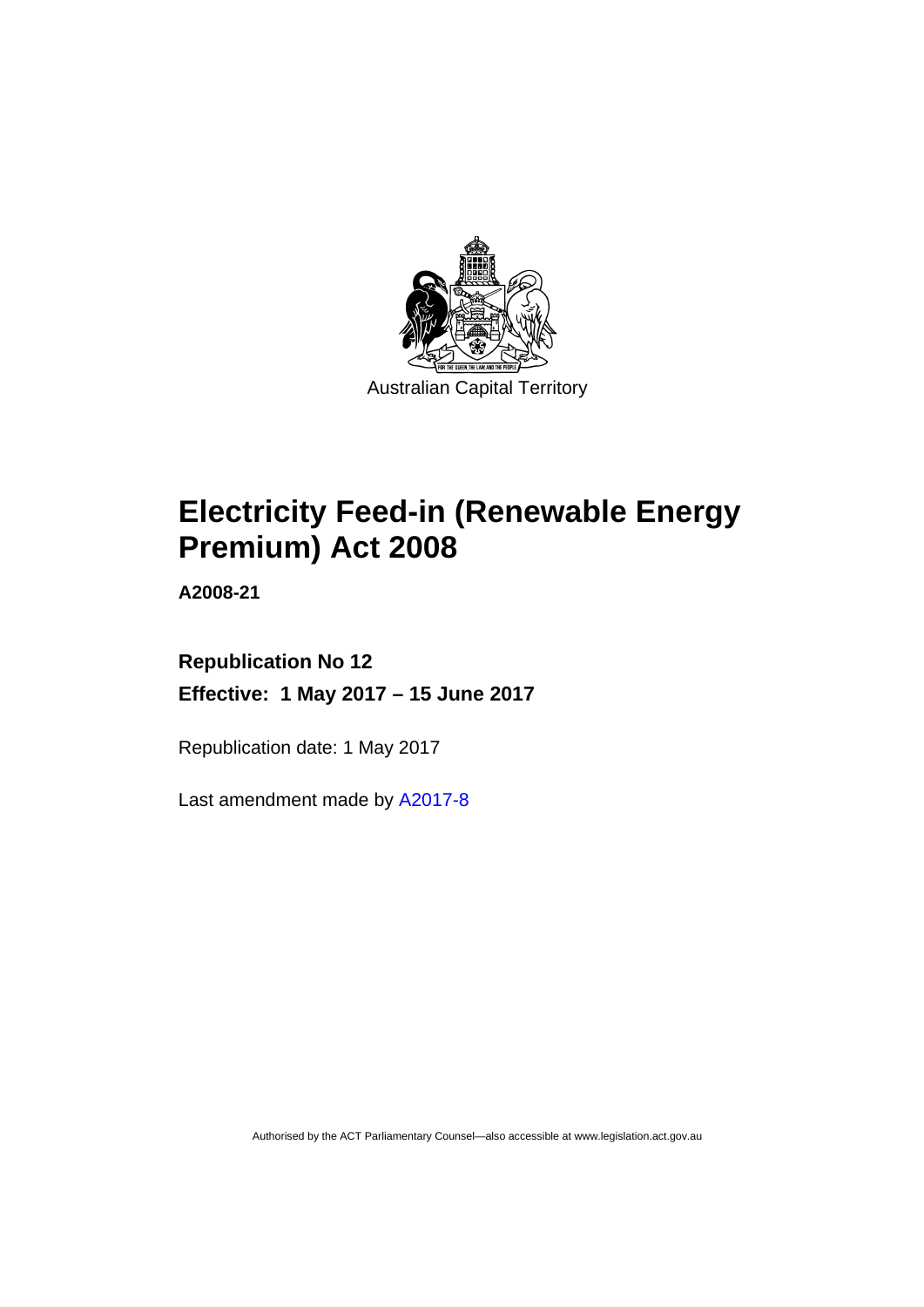#### **About this republication**

#### **The republished law**

This is a republication of the *Electricity Feed-in (Renewable Energy Premium) Act 2008* (including any amendment made under the *[Legislation Act 2001](http://www.legislation.act.gov.au/a/2001-14)*, part 11.3 (Editorial changes)) as in force on 1 May 2017*.* It also includes any commencement, amendment, repeal or expiry affecting this republished law to 1 May 2017.

The legislation history and amendment history of the republished law are set out in endnotes 3 and 4.

#### **Kinds of republications**

The Parliamentary Counsel's Office prepares 2 kinds of republications of ACT laws (see the ACT legislation register at [www.legislation.act.gov.au](http://www.legislation.act.gov.au/)):

- authorised republications to which the *[Legislation Act 2001](http://www.legislation.act.gov.au/a/2001-14)* applies
- unauthorised republications.

The status of this republication appears on the bottom of each page.

#### **Editorial changes**

The *[Legislation Act 2001](http://www.legislation.act.gov.au/a/2001-14)*, part 11.3 authorises the Parliamentary Counsel to make editorial amendments and other changes of a formal nature when preparing a law for republication. Editorial changes do not change the effect of the law, but have effect as if they had been made by an Act commencing on the republication date (see *[Legislation Act 2001](http://www.legislation.act.gov.au/a/2001-14)*, s 115 and s 117). The changes are made if the Parliamentary Counsel considers they are desirable to bring the law into line, or more closely into line, with current legislative drafting practice.

This republication does not include amendments made under part 11.3 (see endnote 1).

#### **Uncommenced provisions and amendments**

If a provision of the republished law has not commenced, the symbol  $\mathbf{U}$  appears immediately before the provision heading. Any uncommenced amendments that affect this republished law are accessible on the ACT legislation register [\(www.legislation.act.gov.au\)](http://www.legislation.act.gov.au/). For more information, see the home page for this law on the register.

#### **Modifications**

If a provision of the republished law is affected by a current modification, the symbol  $\mathbf{M}$ appears immediately before the provision heading. The text of the modifying provision appears in the endnotes. For the legal status of modifications, see the *[Legislation Act 2001](http://www.legislation.act.gov.au/a/2001-14)*, section 95.

#### **Penalties**

At the republication date, the value of a penalty unit for an offence against this law is \$150 for an individual and \$750 for a corporation (see *[Legislation Act 2001](http://www.legislation.act.gov.au/a/2001-14)*, s 133).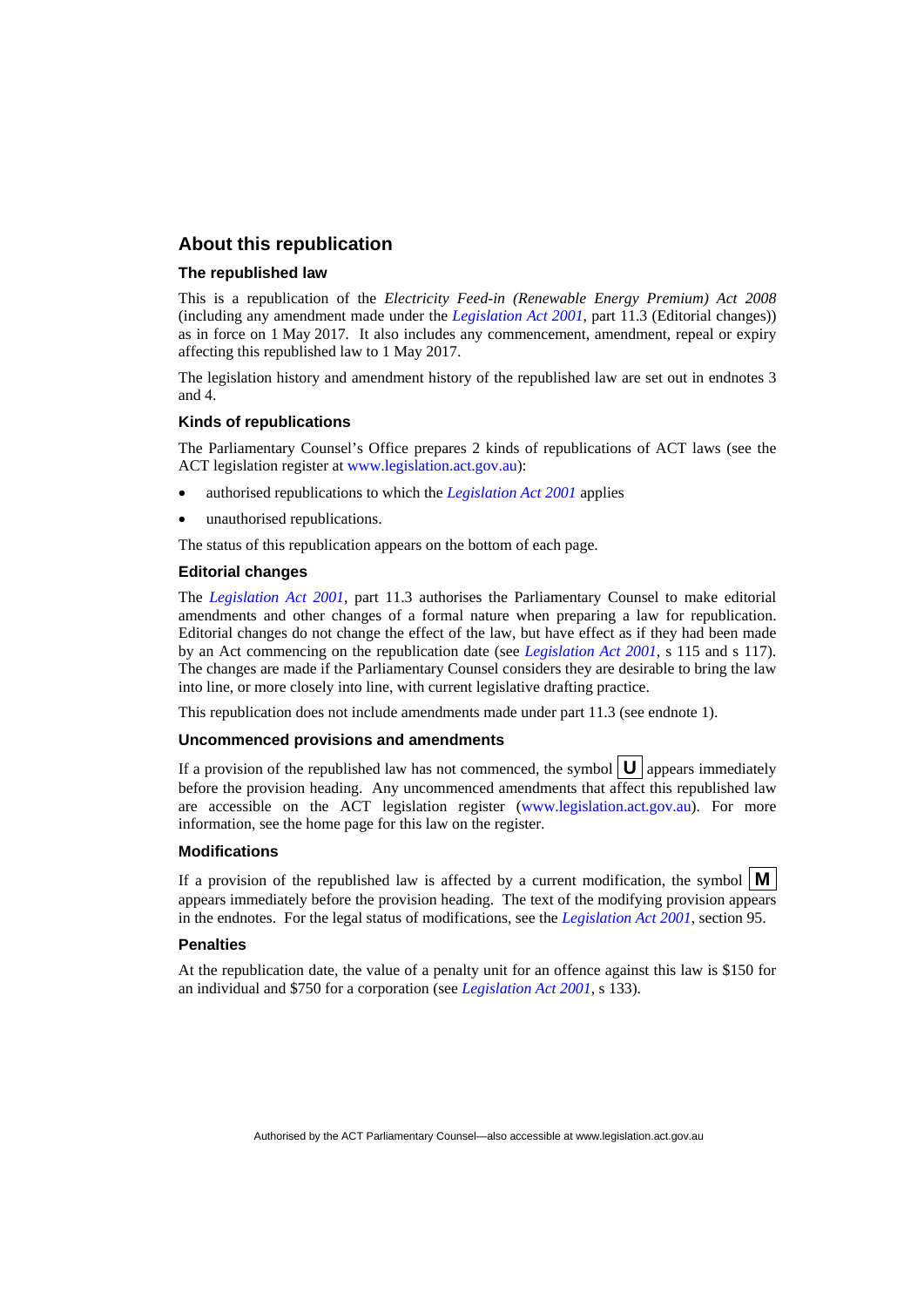

# **Electricity Feed-in (Renewable Energy Premium) Act 2008**

### **Contents**

| Part 1                      | <b>Preliminary</b>                                                                                    |   |
|-----------------------------|-------------------------------------------------------------------------------------------------------|---|
| 1                           | Name of Act                                                                                           | 2 |
| 4                           | Dictionary                                                                                            | 2 |
| 5                           | <b>Notes</b>                                                                                          | 2 |
| 5AA                         | Offences against Act—application of Criminal Code etc                                                 | 3 |
| Part 1A                     | <b>Objects and important concepts</b>                                                                 |   |
| 5A                          | Objects of Act                                                                                        | 4 |
| 5B                          | Meaning of renewable energy generator and renewable energy source                                     |   |
| 5C                          | Meaning of <i>capacity</i>                                                                            | 5 |
| 5D                          | Meaning of medium renewable energy generator and micro renewable<br>energy generator                  | 5 |
| 5E                          | Meaning of <i>compliant</i>                                                                           | 6 |
| R <sub>12</sub><br>01/05/17 | Electricity Feed-in (Renewable Energy Premium) Act 2008<br>contents 1<br>Effective: 01/05/17-15/06/17 |   |

Page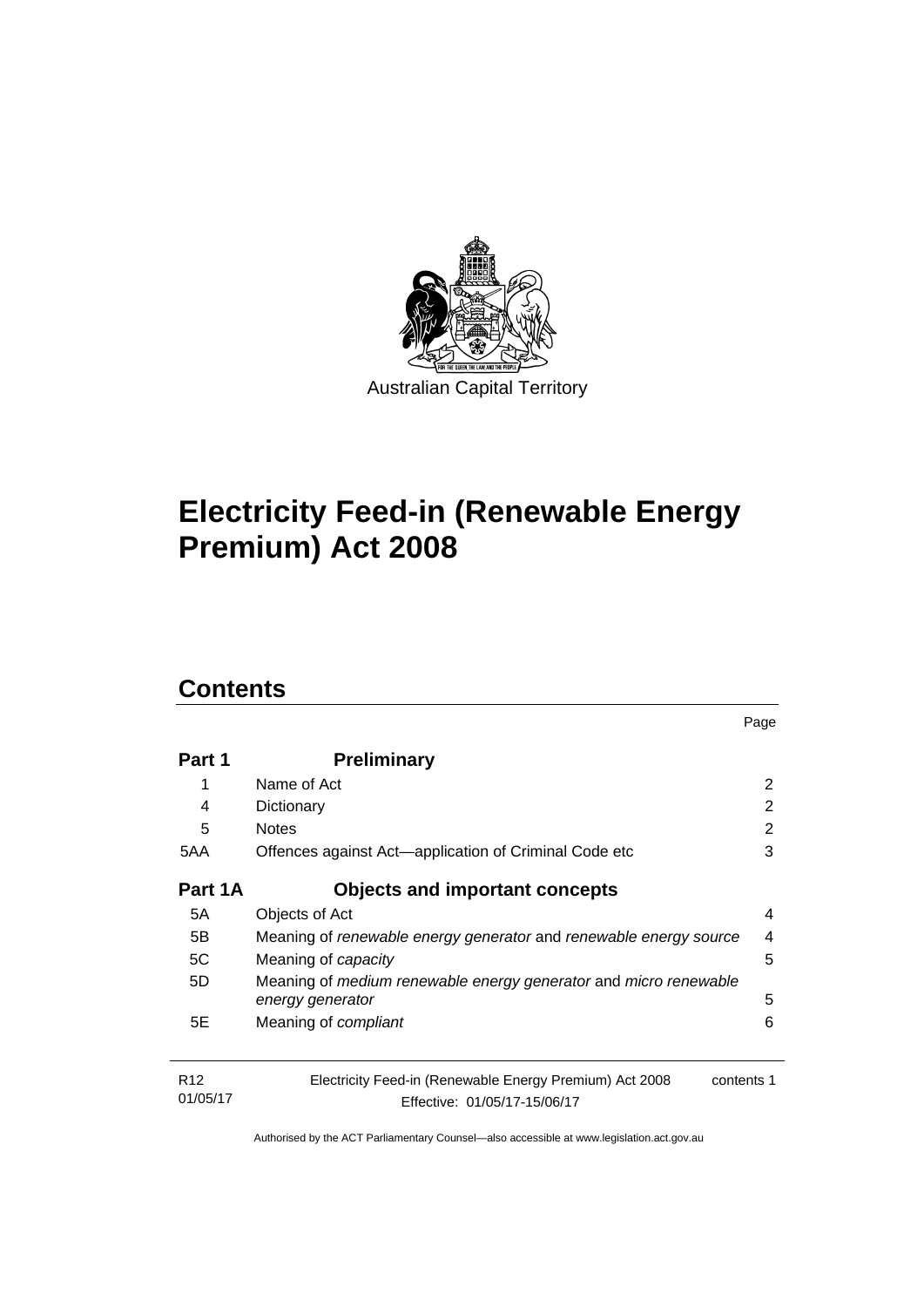| 5F                | Meaning of eligible entity                                      | Page<br>7 |
|-------------------|-----------------------------------------------------------------|-----------|
| Part 2            | Renewable energy-supply to electricity<br>network               |           |
| 6                 | Feed-in from renewable energy generators to electricity network | 10        |
| 6A                | What is the normal cost of electricity?                         | 11        |
| 7                 | Utility service                                                 | 11        |
| 8                 | Payment for electricity from renewable energy generators        | 11        |
| 8A                | Recovery of cost of renewable energy premium                    | 13        |
| 9                 | Determination of percentages                                    | 13        |
| Part 3            | Renewable energy premium-determination<br>of rate               |           |
|                   |                                                                 |           |
| 10                | Determination of premium rate                                   | 14        |
| 11                | Premium rate-20 years                                           | 15        |
| Part 3A           | <b>Reporting</b>                                                |           |
| 11A               | <b>Report by Minister</b>                                       | 18        |
| 11B               | Electricity distributors to give information to Minister        | 18        |
| 11C               | Audit of information given to Minister                          | 19        |
| Part 4            | <b>Miscellaneous</b>                                            |           |
| 12                | Regulation-making power                                         | 21        |
| 13                | Review of operation of Act                                      | 21        |
| <b>Dictionary</b> |                                                                 | 22        |

| contents 2 |  |
|------------|--|
|------------|--|

2 Electricity Feed-in (Renewable Energy Premium) Act 2008 Effective: 01/05/17-15/06/17

R12 01/05/17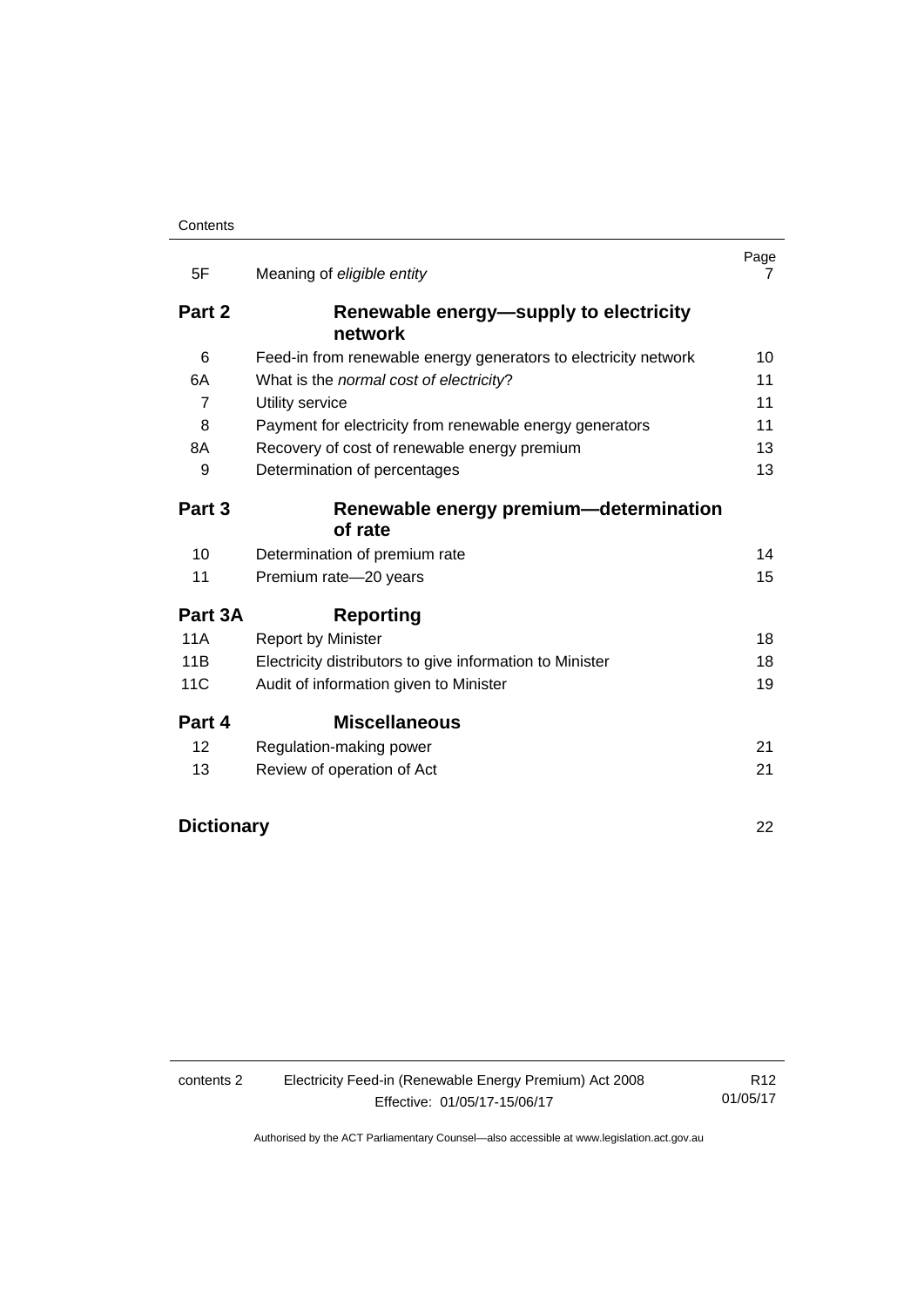|                 |                                               | Contents |
|-----------------|-----------------------------------------------|----------|
|                 |                                               | Page     |
| <b>Endnotes</b> |                                               |          |
| 1               | About the endnotes                            | 24       |
| 2               | Abbreviation key                              | 24       |
| 3               | Legislation history                           | 25       |
| 4               | Amendment history                             | 27       |
| 5               | Earlier republications                        | 30       |
| 6               | Expired transitional or validating provisions | 31       |

R12 01/05/17 Electricity Feed-in (Renewable Energy Premium) Act 2008 Effective: 01/05/17-15/06/17

contents 3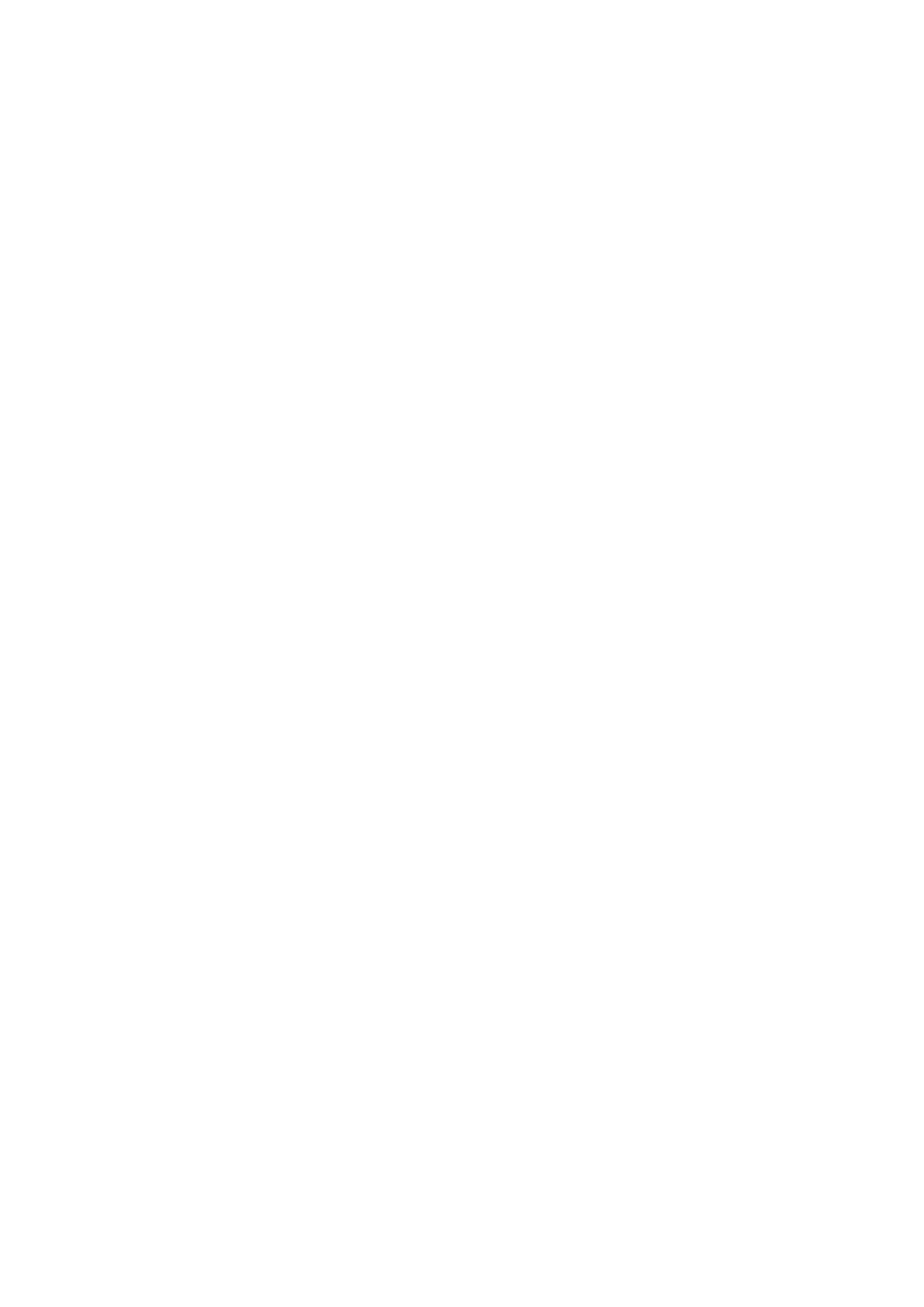

# **Electricity Feed-in (Renewable Energy Premium) Act 2008**

An Act about the supply of electricity from solar and other renewable energy sources to electricity distributors, and for other purposes

R12 01/05/17

l

page 1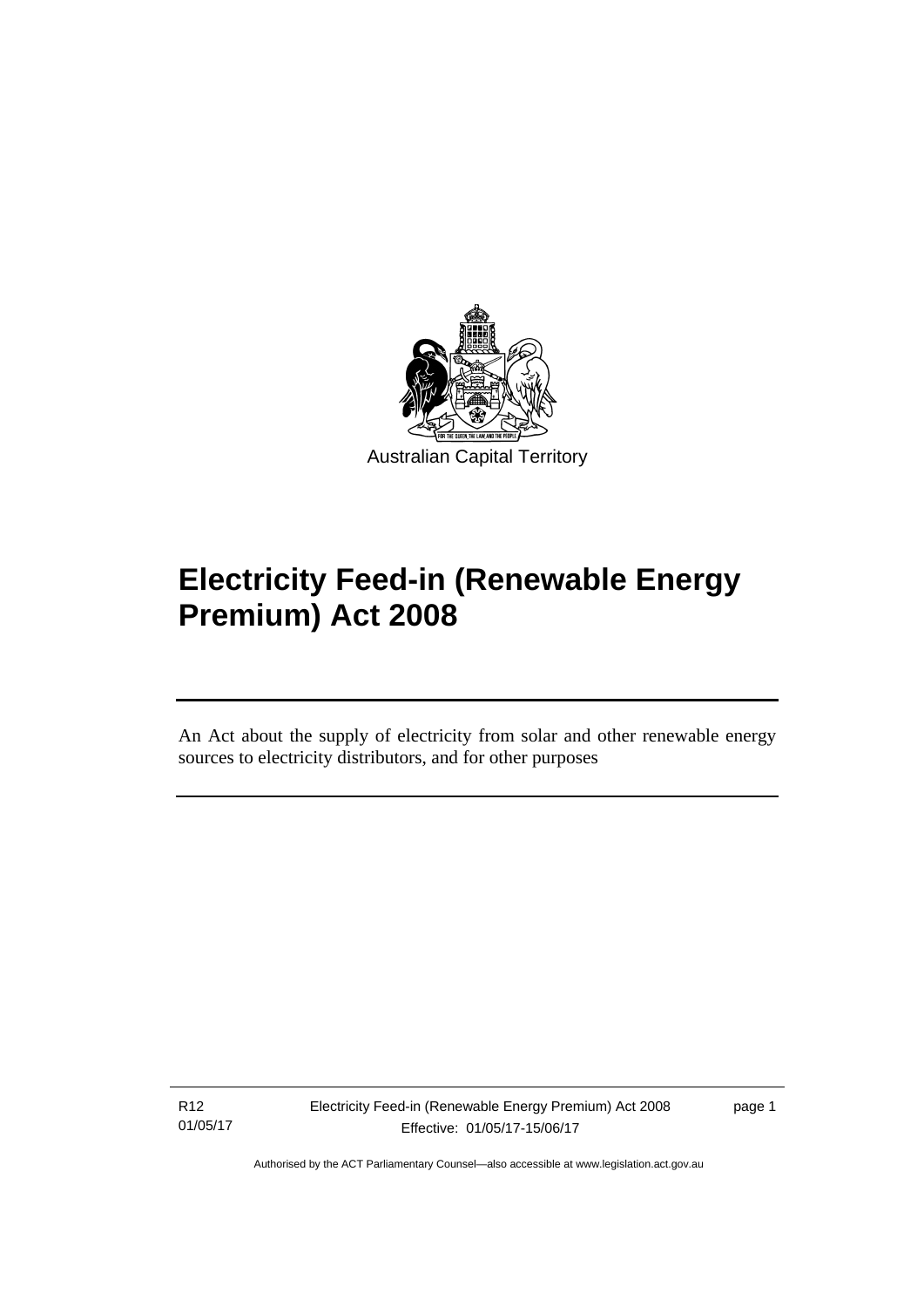#### Part 1 **Preliminary**

Section 1

### <span id="page-7-0"></span>**Part 1** Preliminary

#### <span id="page-7-1"></span>**1 Name of Act**

This Act is the *Electricity Feed-in (Renewable Energy Premium) Act 2008*.

#### <span id="page-7-2"></span>**4 Dictionary**

The dictionary at the end of this Act is part of this Act.

*Note 1* The dictionary at the end of this Act defines certain terms used in this Act, and includes references (*signpost definitions*) to other terms defined elsewhere.

> For example, the signpost definition '*electricity distributor*—see the *[Utilities Act 2000](http://www.legislation.act.gov.au/a/2000-65)*, dictionary.' means that the term 'electricity distributor' is defined in that dictionary and the definition applies to this Act.

*Note 2* A definition in the dictionary (including a signpost definition) applies to the entire Act unless the definition, or another provision of the Act, provides otherwise or the contrary intention otherwise appears (see [Legislation Act,](http://www.legislation.act.gov.au/a/2001-14) s  $155$  and s  $156$  (1)).

#### <span id="page-7-3"></span>**5 Notes**

A note included in this Act is explanatory and is not part of this Act.

*Note* See the [Legislation Act,](http://www.legislation.act.gov.au/a/2001-14) s 127 (1), (4) and (5) for the legal status of notes.

R12 01/05/17

Authorised by the ACT Parliamentary Counsel—also accessible at www.legislation.act.gov.au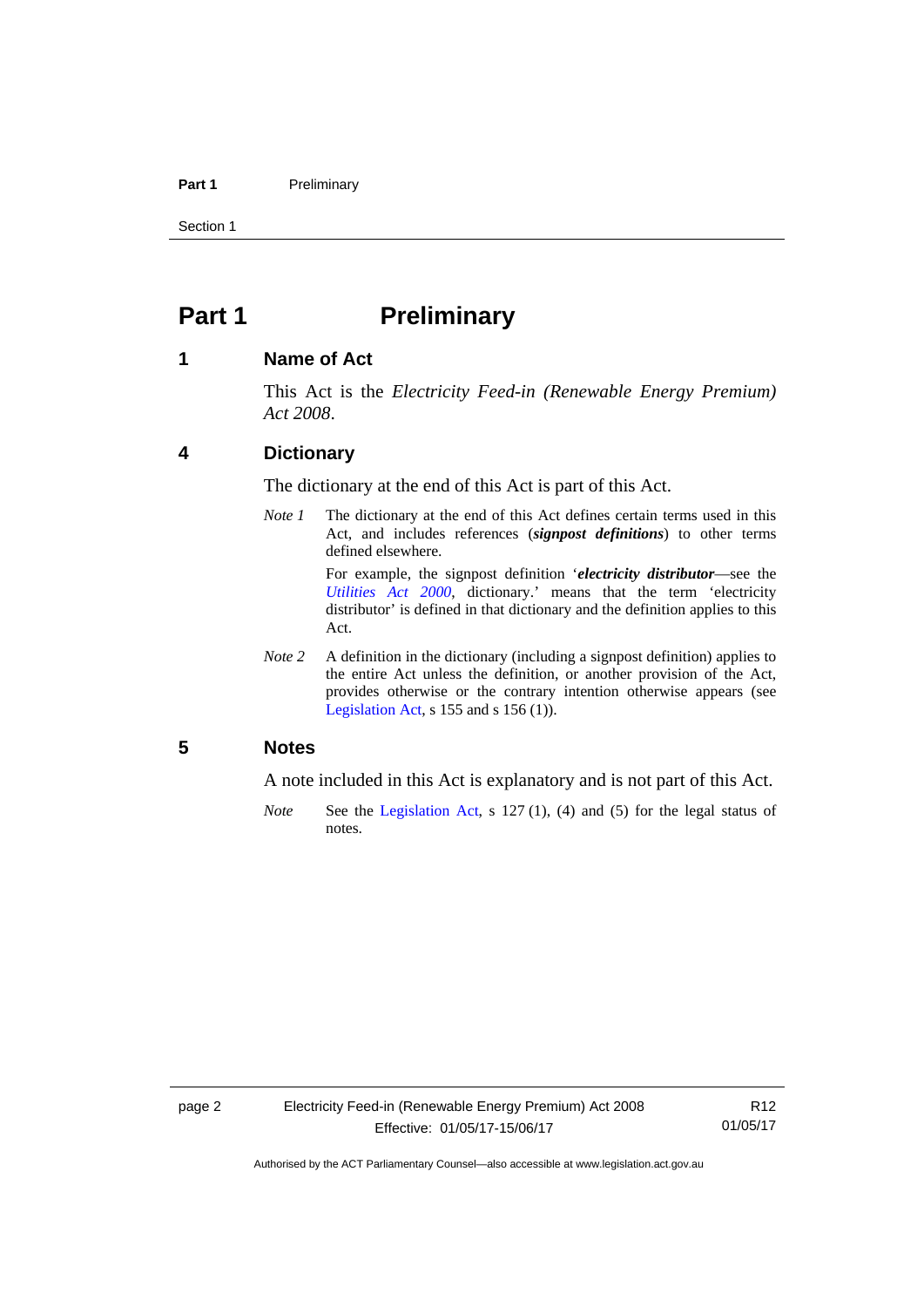#### <span id="page-8-0"></span>**5AA Offences against Act—application of Criminal Code etc**

Other legislation applies in relation to offences against this Act.

- *Note 1 Criminal Code* The [Criminal Code](http://www.legislation.act.gov.au/a/2002-51), ch 2 applies to all offences against this Act (see Code, pt 2.1). The chapter sets out the general principles of criminal responsibility (including burdens of proof and general defences), and defines terms used for offences to which the Code applies (eg *conduct*, *intention*, *recklessness* and *strict liability*).
- *Note 2 Penalty units*

The [Legislation Act](http://www.legislation.act.gov.au/a/2001-14), s 133 deals with the meaning of offence penalties that are expressed in penalty units.

page 3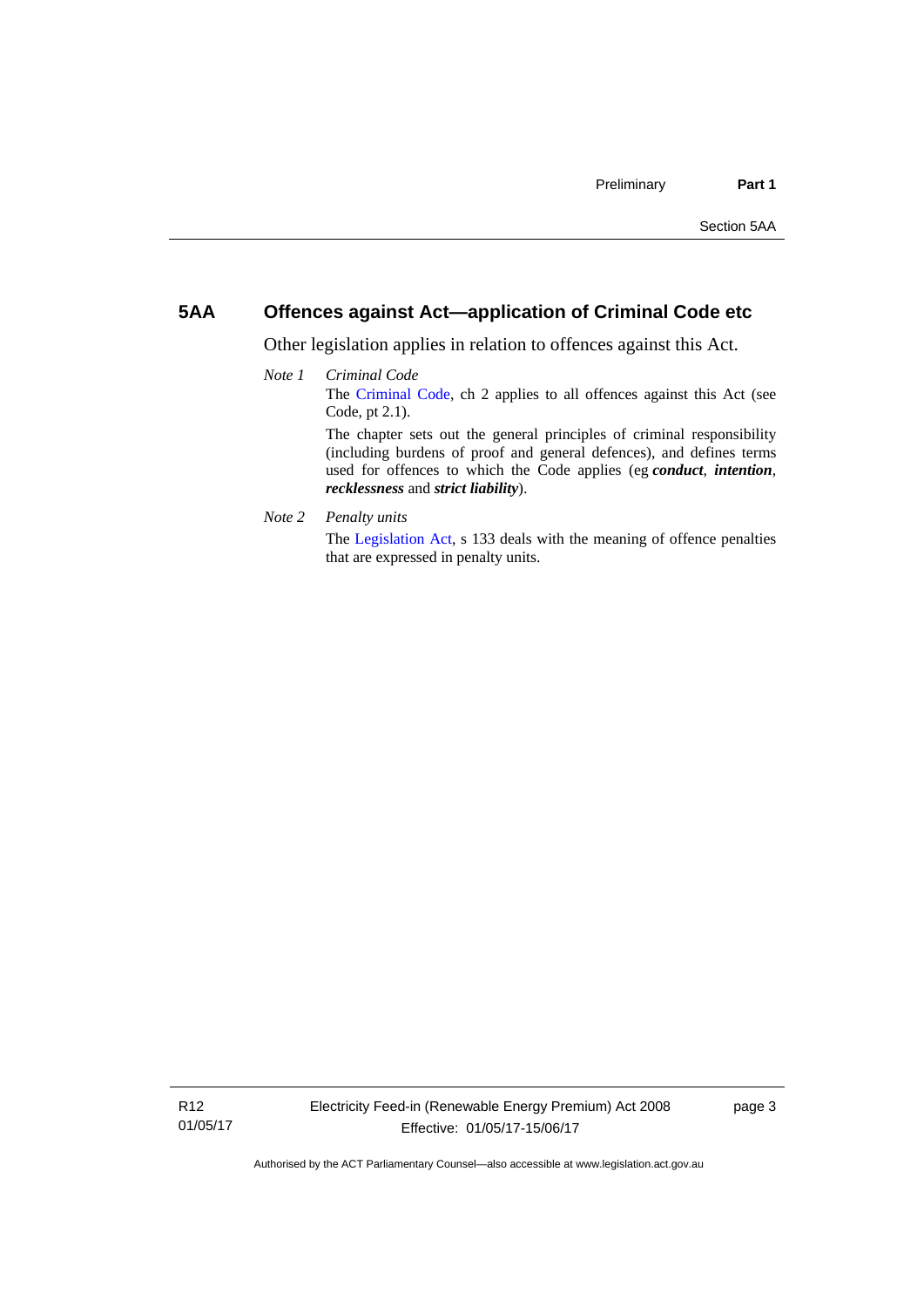Section 5A

### <span id="page-9-0"></span>**Part 1A Objects and important concepts**

#### <span id="page-9-1"></span>**5A Objects of Act**

The objects of this Act are to—

- (a) promote the generation of electricity from renewable energy sources; and
- (b) reduce the ACT's contribution to human-induced climate change; and
- (c) diversify the ACT energy supply; and
- (d) reduce the ACT's vulnerability to long-term price volatility in relation to fossil fuels.

#### <span id="page-9-2"></span>**5B Meaning of** *renewable energy generator* **and** *renewable energy source*

(1) In this Act:

#### *renewable energy generator*—

- (a) means an energy generator that generates electricity from a renewable energy source; and
- (b) includes—
	- (i) a micro renewable energy generator; and
	- (ii) a medium renewable energy generator; but
- (c) does not include a device that is capable of storing energy that is not generated from a compliant renewable energy generator under paragraph (b).

*renewable energy source* means any of the following:

- (a) solar;
- (b) wind;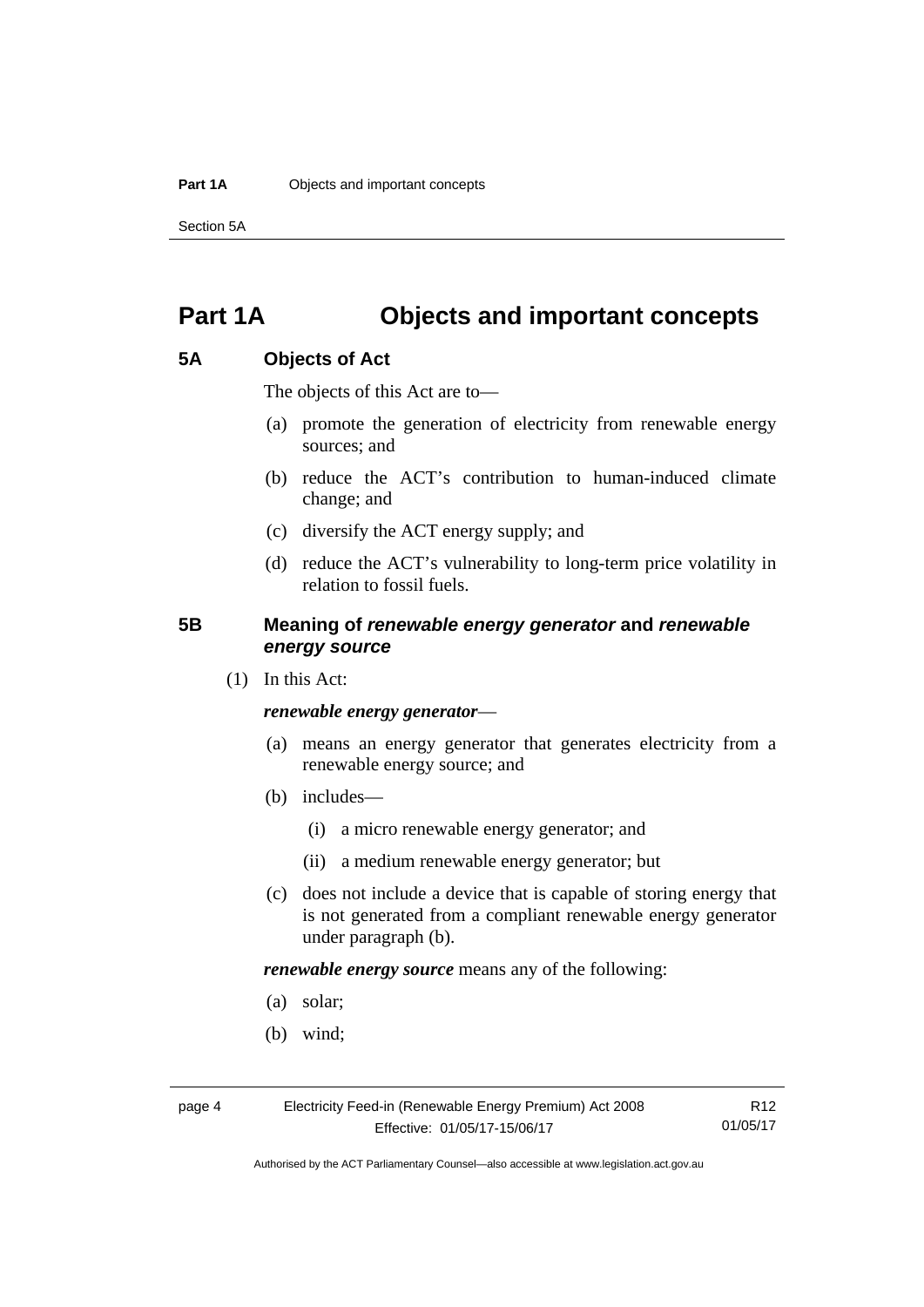- (c) any other source determined by the Minister.
- (2) A determination is a disallowable instrument.
	- *Note* A disallowable instrument must be notified, and presented to the Legislative Assembly, under the [Legislation Act.](http://www.legislation.act.gov.au/a/2001-14)

<span id="page-10-0"></span>**5C Meaning of** *capacity*

(1) In this Act:

*capacity*, of a renewable energy generator, means—

- (a) if the generator is a solar photovoltaic generator—the rated power output of the panels of the generator; or
- (b) if the Minister determines a method for measuring the capacity of a generator under subsection (2)—the capacity measured by the determined method.
- (2) The Minister may determine the method for measuring the capacity of renewable energy generators.
	- *Note* Power to make a statutory instrument (including a regulation) includes power to make different provision for different categories (see [Legislation Act,](http://www.legislation.act.gov.au/a/2001-14) s 48).
- (3) A determination is a disallowable instrument.
	- *Note* A disallowable instrument must be notified, and presented to the Legislative Assembly, under the [Legislation Act.](http://www.legislation.act.gov.au/a/2001-14)

#### <span id="page-10-1"></span>**5D Meaning of** *medium renewable energy generator* **and**  *micro renewable energy generator*

In this Act:

*medium renewable energy generator* means a renewable energy generator that has a total capacity more than 30kW but not more than 200kW.

*micro renewable energy generator* means a renewable energy generator that has a total capacity not more than 30kW.

Authorised by the ACT Parliamentary Counsel—also accessible at www.legislation.act.gov.au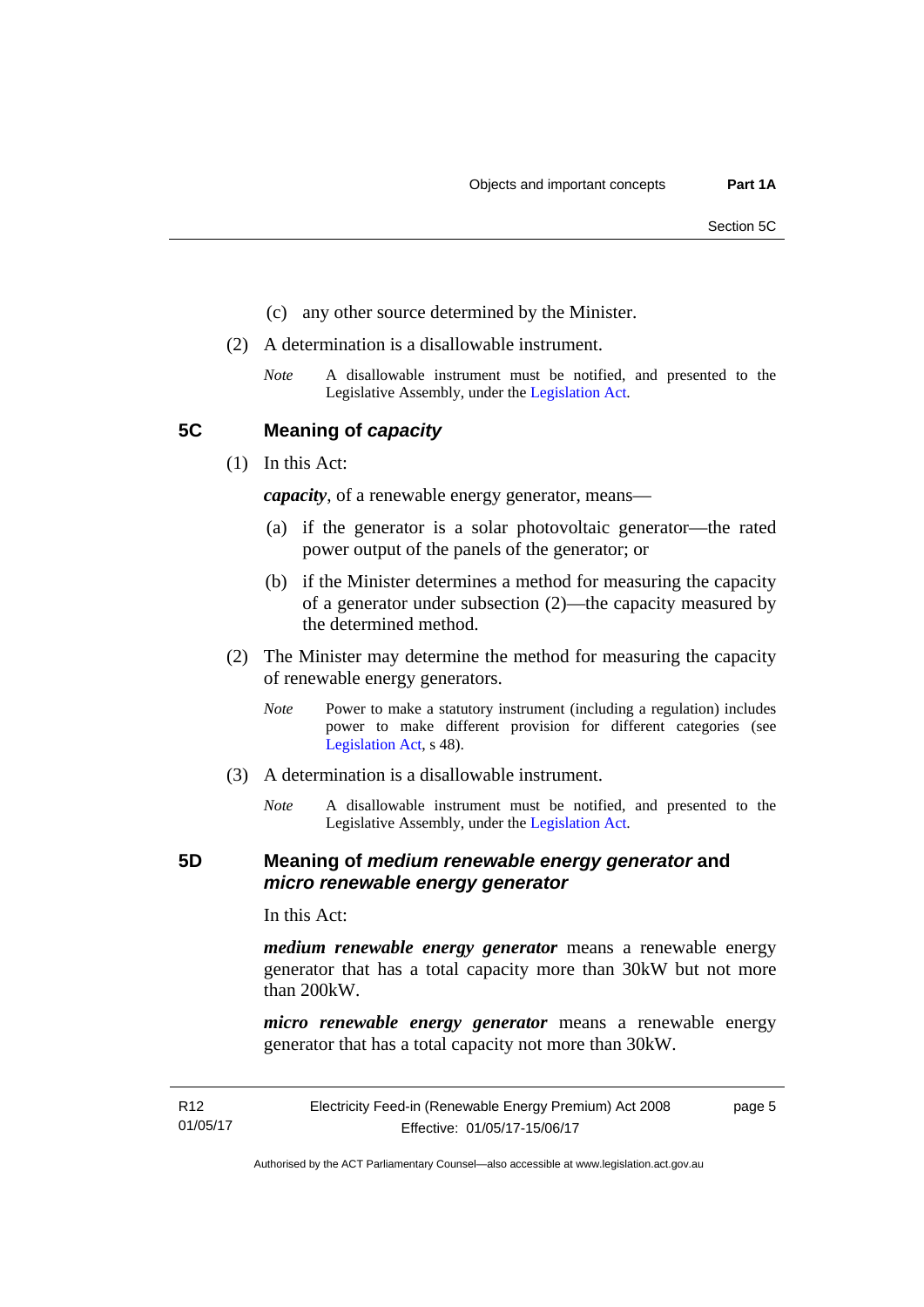Section 5E

#### <span id="page-11-0"></span>**5E Meaning of** *compliant*

- (1) For this Act, a renewable energy generator is *compliant* if—
	- (a) the generator is installed on premises in the ACT; and
	- (b) when connected to the electricity distributor's network, it complies with the service and installation rules; and
	- (c) the total capacity of the generator, or the total capacity of all renewable energy generators installed on the premises, is not more than—
		- (i) 200kW; or
		- (ii) if the Minister determines another capacity under subsection (2)—the applicable determined capacity; and
	- (d) if the generator is a micro or medium renewable energy generator—the generator is connected to the electricity distributor's network before the total capacity of all micro and medium renewable energy generators connected to the network reaches—
		- (i) 30MW; or
		- (ii) if the Minister determines another capacity under subsection (3)—the determined capacity; and
	- (e) if the generator is a micro renewable energy generator—the distributor received the application for the connection of the generator by 29 July 2011; and
	- (f) if the generator is a medium renewable energy generator—the distributor received the application for the connection of the generator by 13 July 2011; and
	- (g) the generator is installed on premises and connected to the electricity distributor's network before 31 December 2016.

R12 01/05/17

Authorised by the ACT Parliamentary Counsel—also accessible at www.legislation.act.gov.au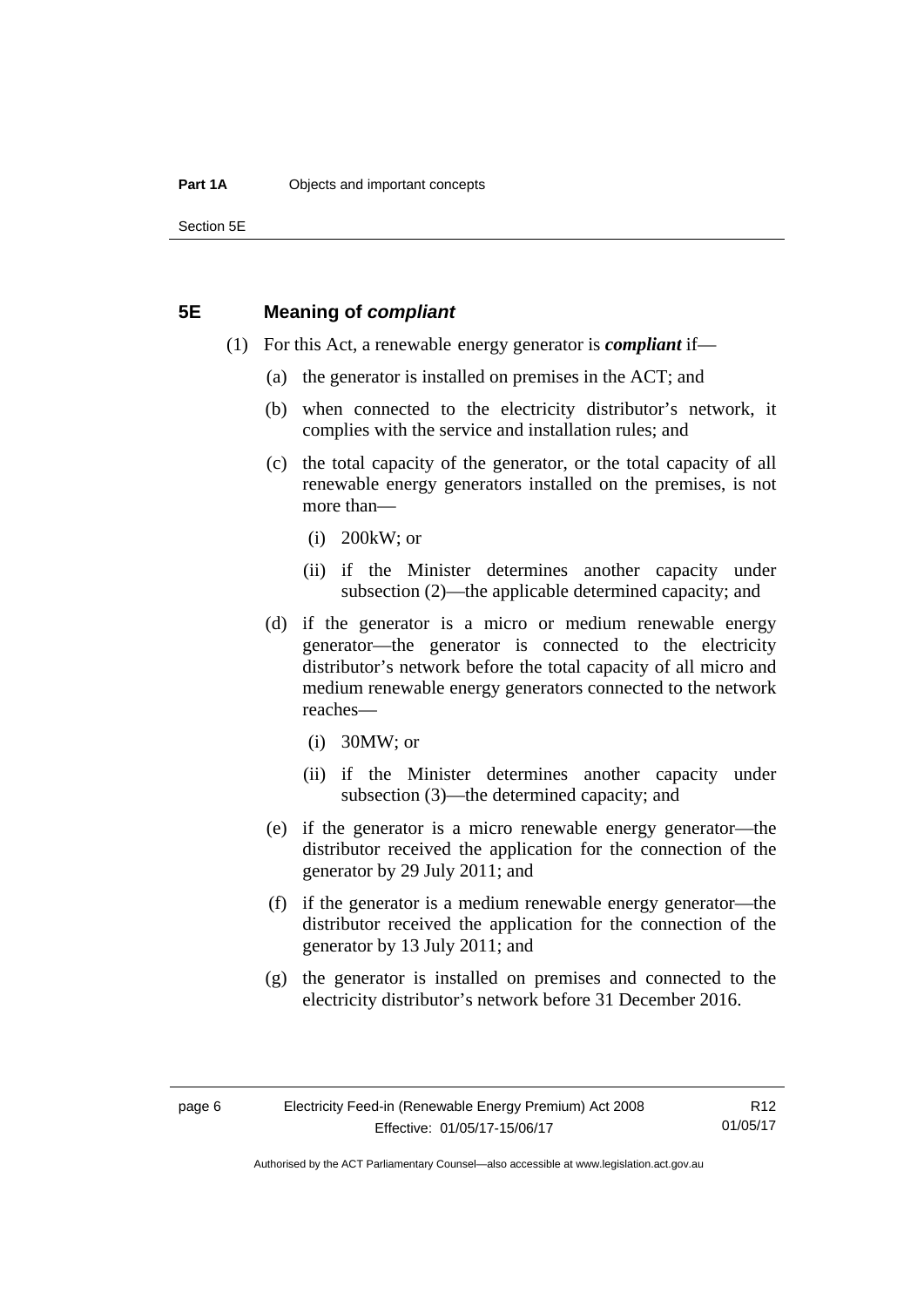- (2) The Minister may determine a total capacity for the following:
	- (a) micro renewable energy generators installed on premises;
	- (b) medium renewable energy generators installed on premises;
	- (c) all renewable energy generators installed on premises.
- (3) The Minister may determine the total capacity for all micro and medium renewable energy generators connected to the electricity distributor's network.
- (4) A determination is a disallowable instrument.
	- *Note* A disallowable instrument must be notified, and presented to the Legislative Assembly, under the [Legislation Act.](http://www.legislation.act.gov.au/a/2001-14)
- (5) In this section:

*service and installation rules* means the service and installation rules for connection to the electricity distribution network, as in force from time to time, made under a technical code, as in force from time to time, made under the *[Utilities Act 2000](http://www.legislation.act.gov.au/a/2000-65)*.

*Note* Technical codes made under the *[Utilities Act 2000](http://www.legislation.act.gov.au/a/2000-65)* are accessible at [www.icrc.act.gov.au.](http://www.icrc.act.gov.au/) The service and installation rules are accessible at [www.actewagl.com.au](http://www.actewagl.com.au/).

### <span id="page-12-0"></span>**5F Meaning of** *eligible entity*

(1) In this Act:

*eligible entity*—

- (a) means—
	- (i) if an incorporated association owns the premises on which a compliant renewable energy generator is installed—the incorporated association; or
	- (ii) if a co-operative owns the premises on which a compliant renewable energy generator is installed—the co-operative; or

page 7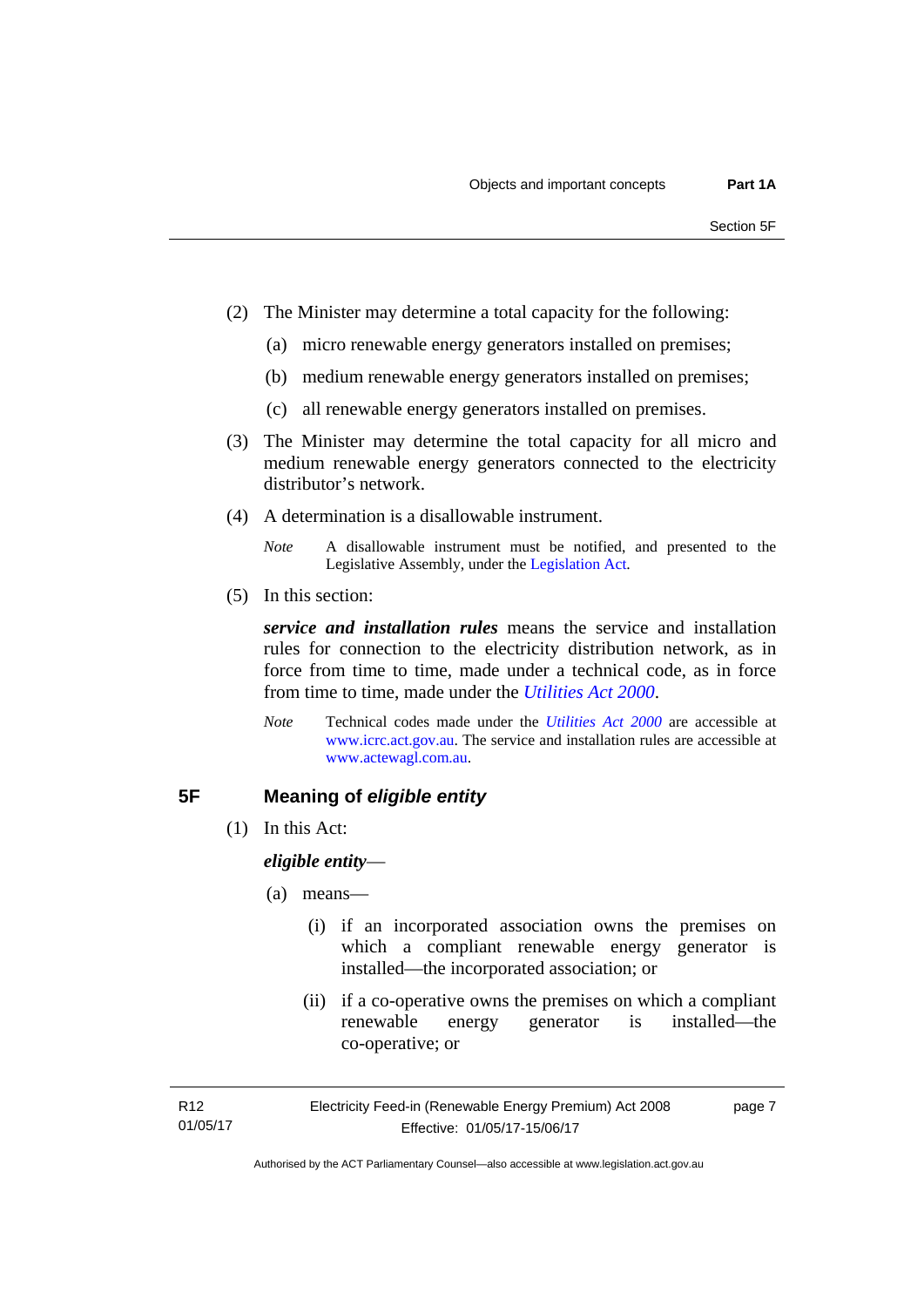Section 5F

- (iii) if a person owns commercial or retail premises on which a compliant renewable energy generator is installed—the person; or
- (iv) if a person (the *lessee*) leases premises, or a part of premises, to install or operate a compliant renewable energy generator—the lessee; or
- (v) in any other case—the occupier of premises on which a compliant renewable energy generator is installed; but
- (b) does not include—
	- (i) a territory agency; or
	- (ii) a territory-owned corporation; or
	- (iii) the Commonwealth or a Commonwealth authority; or
	- (iv) an entity determined by the Minister.
- (2) A determination is a disallowable instrument.
	- *Note* A disallowable instrument must be notified, and presented to the Legislative Assembly, under the [Legislation Act.](http://www.legislation.act.gov.au/a/2001-14)
- (3) In this section:

*commercial premises*—see the *[Leases \(Commercial and Retail\)](http://www.legislation.act.gov.au/a/2001-18)  [Act 2001](http://www.legislation.act.gov.au/a/2001-18)*, section 7 (1).

*Commonwealth authority* means any of the following (other than an educational institution):

- (a) a corporation established for a public purpose under a Commonwealth Act;
- (b) a company in which a controlling interest is held by any 1 of the following, or by 2 or more of the following together:
	- (i) the Commonwealth;
	- (ii) a corporation mentioned in paragraph (a);

| page 8 | Electricity Feed-in (Renewable Energy Premium) Act 2008 | R <sub>12</sub> |
|--------|---------------------------------------------------------|-----------------|
|        | Effective: 01/05/17-15/06/17                            | 01/05/17        |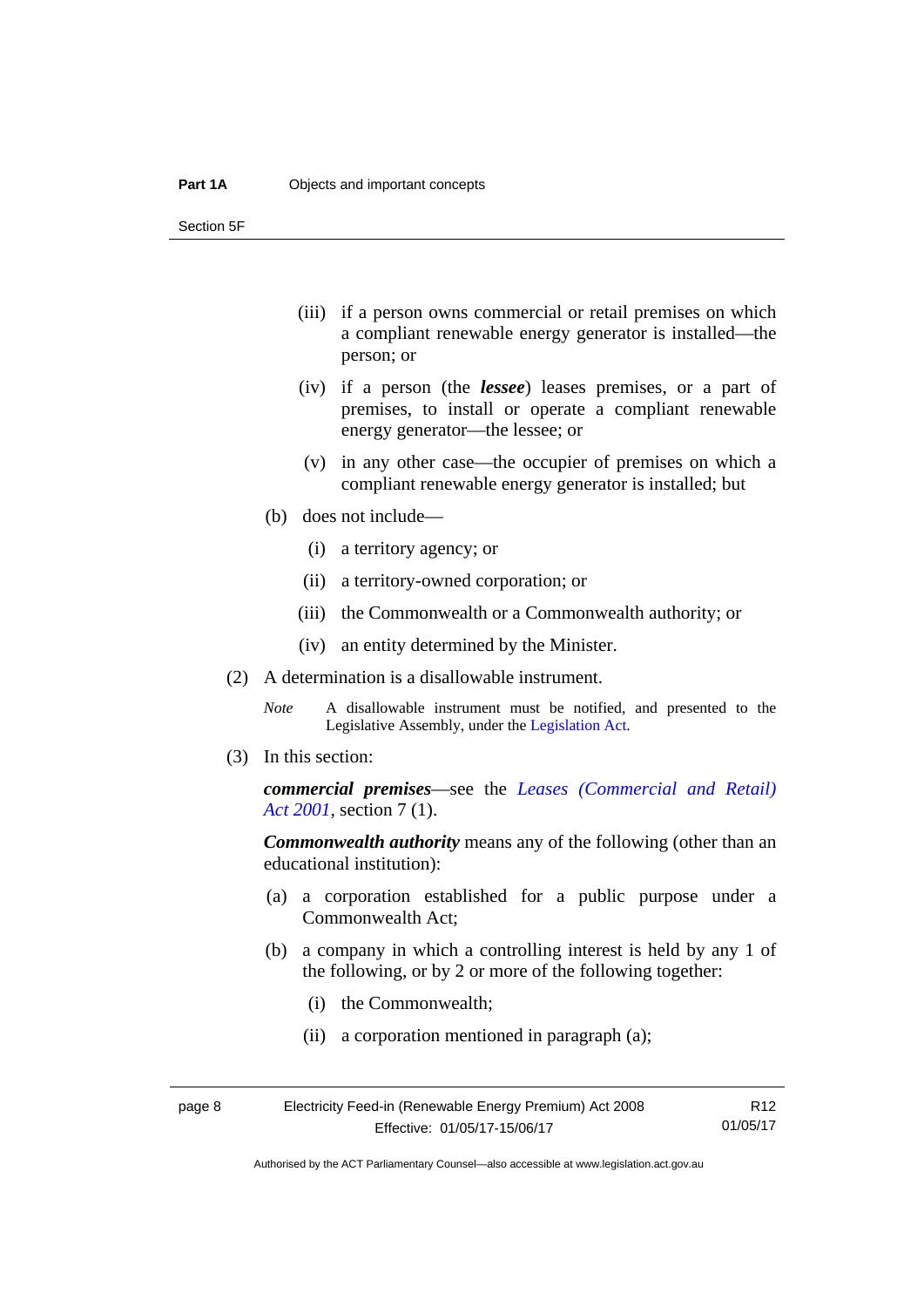(iii) an entity mentioned in subparagraph (i) or (ii).

*co-operative*—see the *Co-operatives National Law (ACT)*, section 4.

*educational institution* means—

- (a) a government school or school-related institution established under the *[Education Act 2004](http://www.legislation.act.gov.au/a/2004-17)*, section 20; or
- (b) a registered higher education provider under the *[National](http://www.comlaw.gov.au/Series/C2011A00012)  [Vocational Education and Training Regulator Act 2011](http://www.comlaw.gov.au/Series/C2011A00012)* (Cwlth).

*incorporated association* means an association incorporated under the *[Associations Incorporation Act 1991](http://www.legislation.act.gov.au/a/1991-46)* or a law of another jurisdiction corresponding, or substantially corresponding, to that Act.

*occupier*, of premises, means the person to whom electricity for the premises is supplied by a NERL retailer.

*retail premises*—see the *[Leases \(Commercial and Retail\) Act 2001](http://www.legislation.act.gov.au/a/2001-18)*, section 7(2).

*territory agency* means any of the following (other than an educational institution):

- (a) the Territory;
- (b) a territory instrumentality, and any other corporation established for a public purpose under a territory law;
- (c) a company in which a controlling interest is held by any 1 of the following, or by 2 or more of the following together:
	- (i) the Territory;
	- (ii) a Minister;

R12 01/05/17

- (iii) a corporation mentioned in paragraph (b);
- (iv) an entity mentioned in subparagraphs (i) to (iii).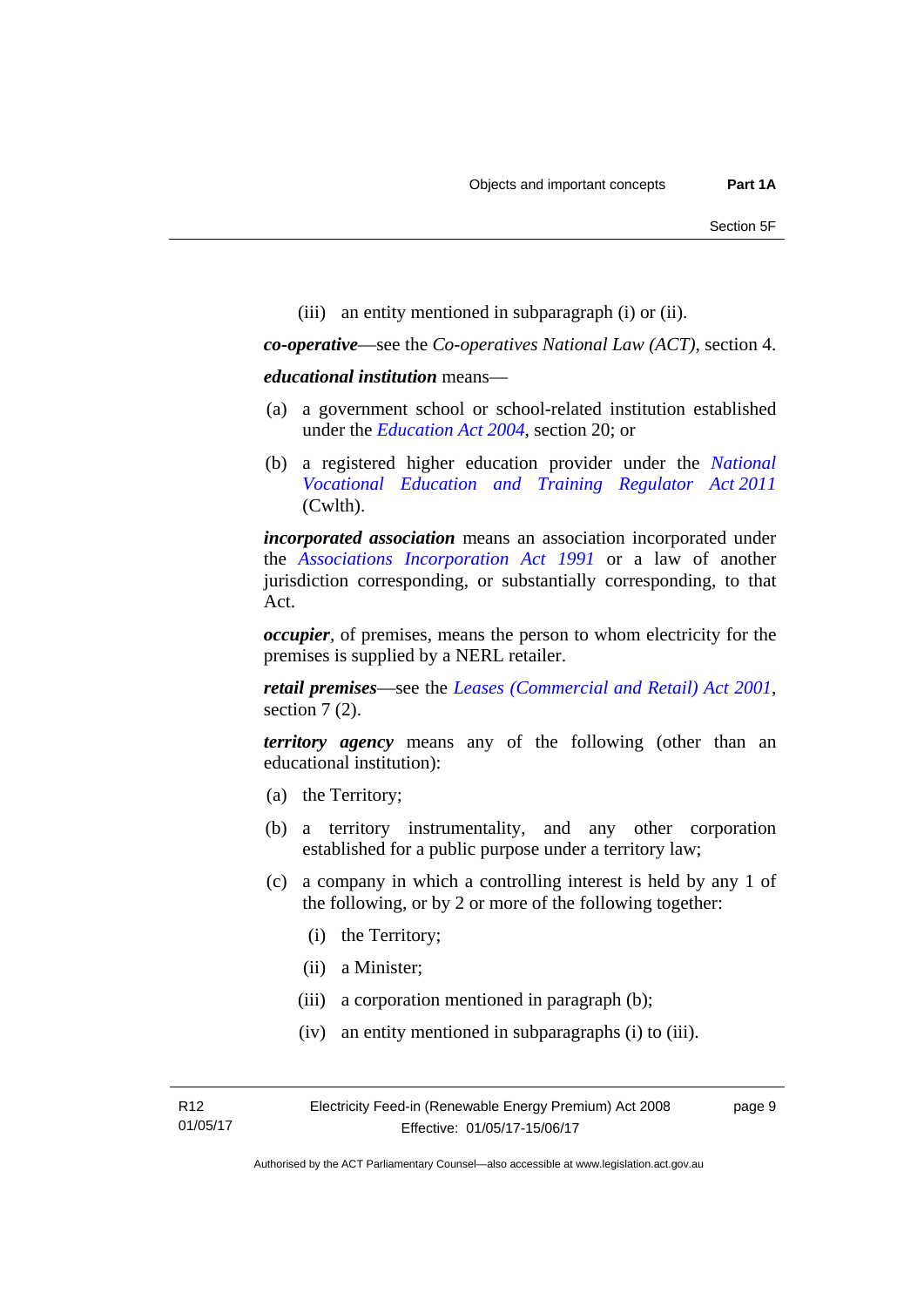Section 6

### <span id="page-15-0"></span>**Part 2 Renewable energy—supply to electricity network**

#### <span id="page-15-1"></span>**6 Feed-in from renewable energy generators to electricity network**

(1) This section applies to—

- (a) an electricity distributor licensed to distribute electricity through an electricity network; and
- (b) a NERL retailer authorised to supply electricity from the electricity network.
- (2) It is a condition of the electricity distributor's licence that the distributor must, on application by an eligible entity—
	- (a) connect a renewable energy generator to the distributor's network to enable electricity generated by the generator to be supplied to the network; and
	- (b) reimburse the NERL retailer that supplies electricity to the eligible entity's premises the difference between—
		- (i) the amount payable under subsection (3) for electricity generated by the generator to be supplied to the network; and
		- (ii) the normal cost of that electricity; and
	- (c) pass on to the eligible entity the additional metering costs in relation to electricity generated by the generator.
- (3) The NERL retailer must, on application by an eligible entity, pay the eligible entity, in accordance with section 8, for the total amount of electricity generated by the renewable energy generator on or after the day the application is made.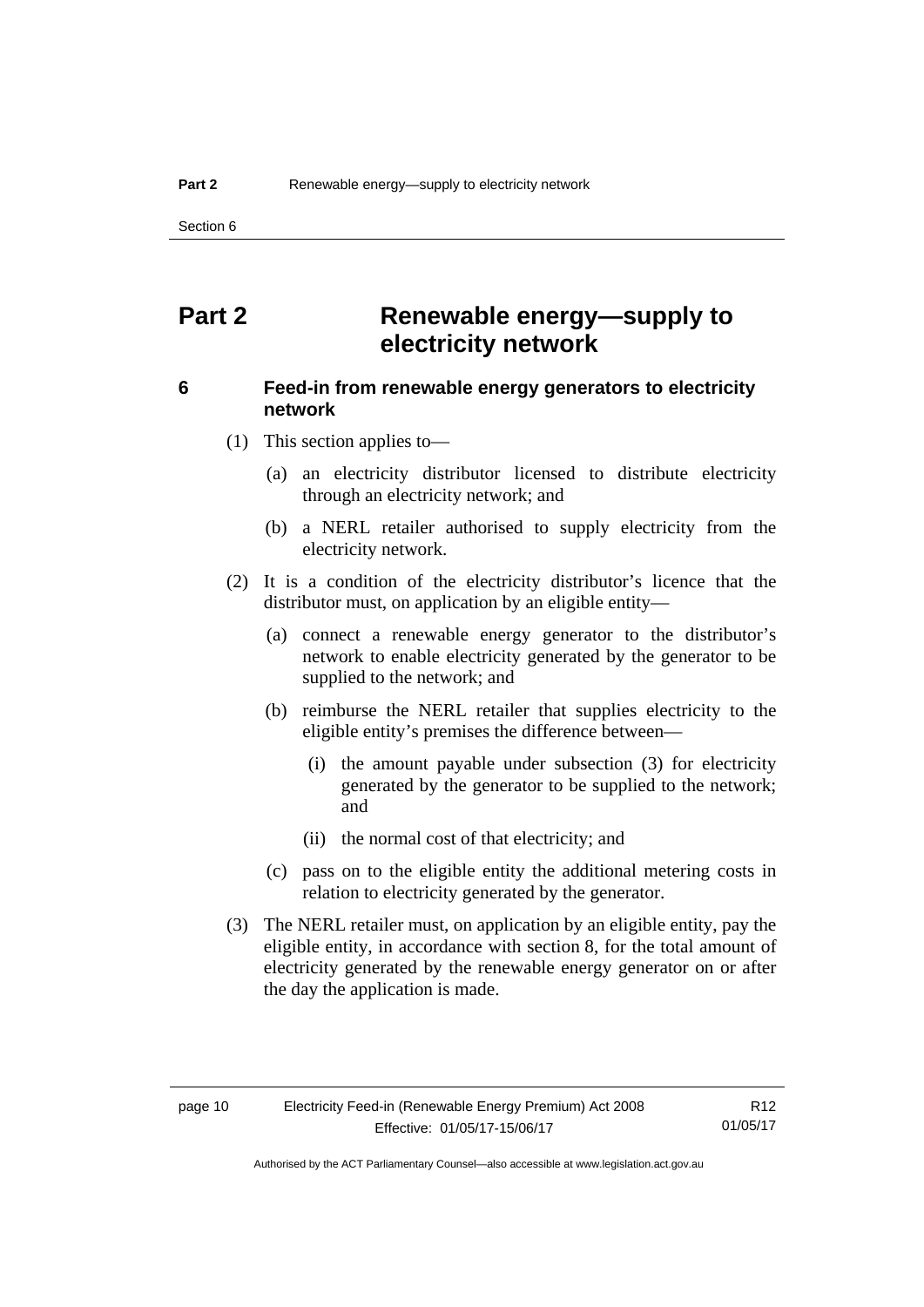#### <span id="page-16-0"></span>**6A What is the** *normal cost of electricity***?**

- (1) The Minister may determine an amount to be the *normal cost of electricity* in relation to a period.
- (2) A determination is a notifiable instrument.

*Note* A notifiable instrument must be notified under the [Legislation Act](http://www.legislation.act.gov.au/a/2001-14).

- (3) The Minister may make guidelines for a determination under this section.
- (4) A guideline is a disallowable instrument.
	- *Note* A disallowable instrument must be notified, and presented to the Legislative Assembly, under the [Legislation Act.](http://www.legislation.act.gov.au/a/2001-14)

#### <span id="page-16-1"></span>**7 Utility service**

The action required by a distributor under section  $6(2)$  is a utility service for the *[Utilities Act 2000](http://www.legislation.act.gov.au/a/2000-65)*.

*Note* The action required by a NERL retailer under s 6 (3) is a utility service for the *[Utilities Act 2000](http://www.legislation.act.gov.au/a/2000-65)*, pt 4 (Industry codes) (see that Act, s 75B).

#### <span id="page-16-2"></span>**8 Payment for electricity from renewable energy generators**

- (1) For section 6 (3), payment must be at the following rate:
	- (a) for electricity generated by a micro renewable energy generator—
		- (i) if an eligible entity entered into a contract for the installation of the generator before 1 June 2011—
			- (A) 100% of the premium rate; or
			- (B) if a lower percentage is determined under section 9 for this paragraph—that percentage of the premium rate; or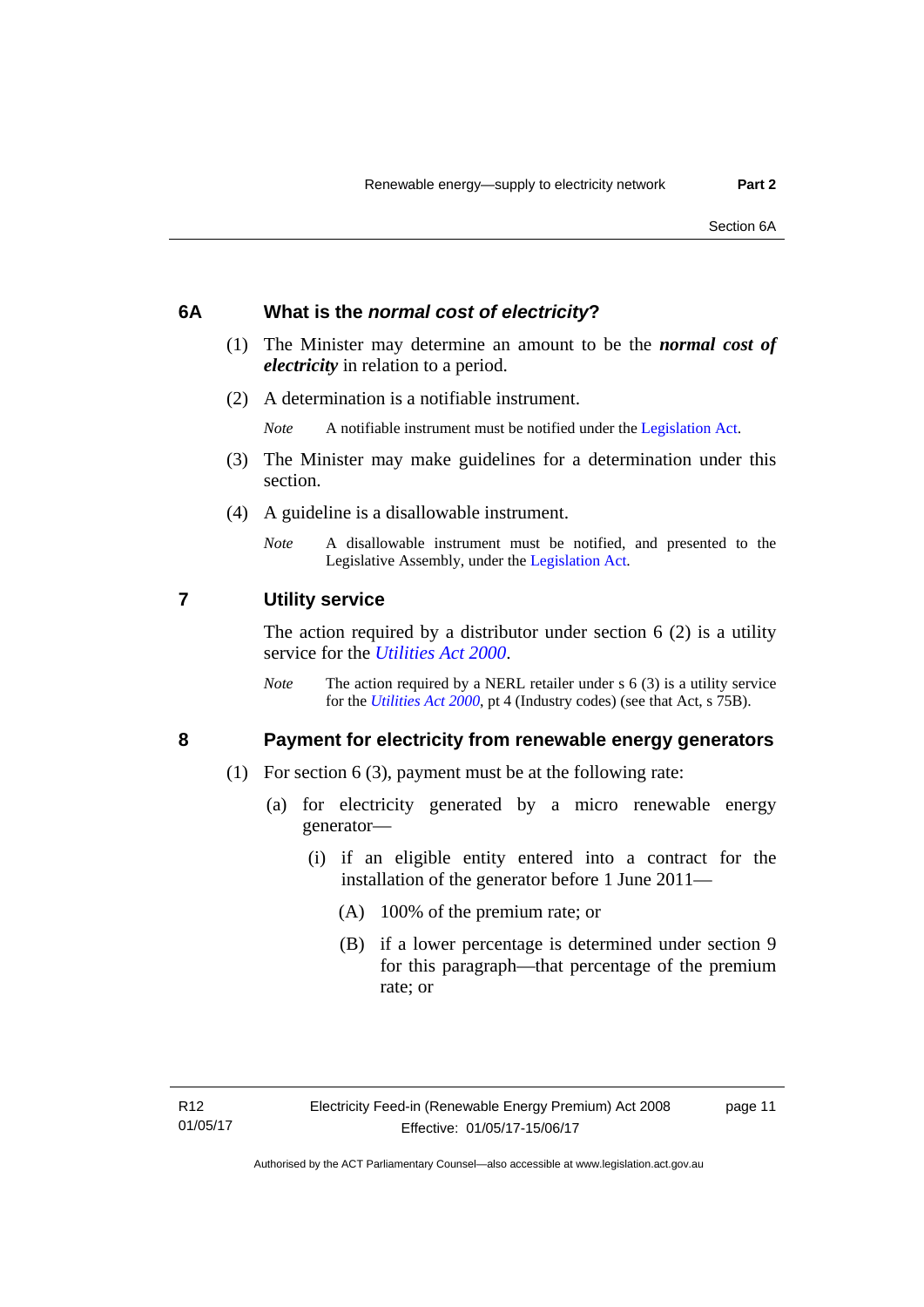- (ii) if an eligible entity entered into a contract for the installation of the generator on or after 1 June 2011—
	- (A) 66% of the premium rate; or
	- (B) if a lower percentage is determined under section 9 for this paragraph—that percentage of the premium rate;
- (b) for electricity generated by a medium renewable energy generator—
	- (i) if an eligible entity entered into a contract for the installation of the generator before the relevant date—
		- (A) 75% of the premium rate; or
		- (B) if a lower percentage is determined under section 9 for this paragraph—that percentage of the premium rate; or
	- (ii) if an eligible entity entered into a contract for the installation of the generator on or after the relevant date—
		- (A) 66% of the premium rate; or
		- (B) if a lower percentage is determined under section 9 for this paragraph—that percentage of the premium rate.
- (2) Payment must be made to the eligible entity quarterly in arrears for the total amount of electricity generated by the generator.
- (3) In this section:

*relevant date* means the day the *[Electricity Feed-in \(Renewable](http://www.legislation.act.gov.au/a/2011-25)  [Energy Premium\) Amendment Act 2011 \(No 2\)](http://www.legislation.act.gov.au/a/2011-25)* commenced.

R12 01/05/17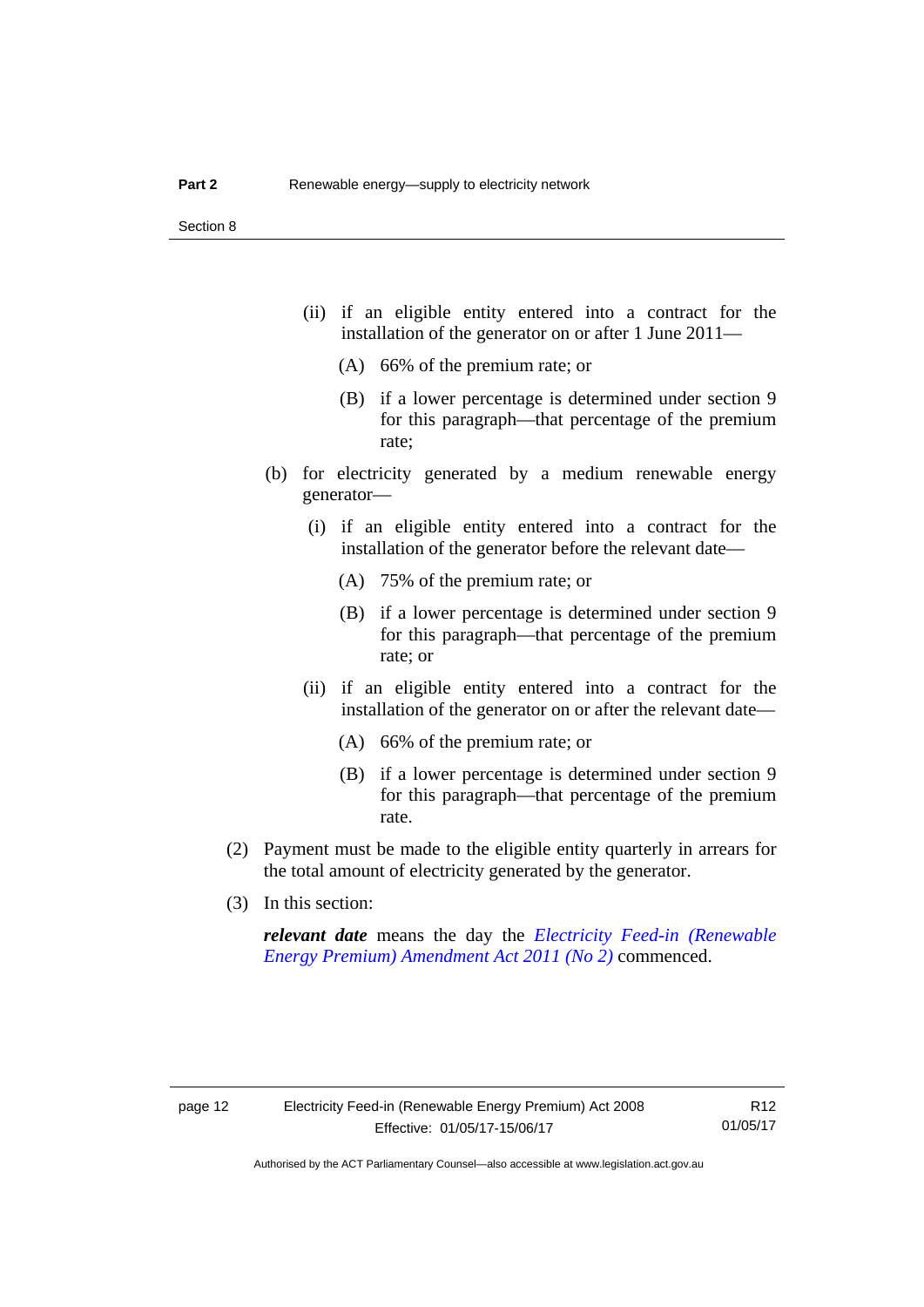#### <span id="page-18-0"></span>**8A Recovery of cost of renewable energy premium**

- (1) This section applies if a NERL retailer imposes a recovery of costs on electricity consumers to recover the cost of a renewable energy premium payable to an eligible entity under this Act.
- (2) The recovery of costs must be imposed on an electricity consumer in a way that is in proportion to the amount of electricity used by the consumer.

#### <span id="page-18-1"></span>**9 Determination of percentages**

- (1) The Minister may determine percentages for section 8 (Payment for electricity from renewable energy generators).
- (2) A determination is a disallowable instrument.
	- *Note* A disallowable instrument must be notified, and presented to the Legislative Assembly, under the [Legislation Act.](http://www.legislation.act.gov.au/a/2001-14)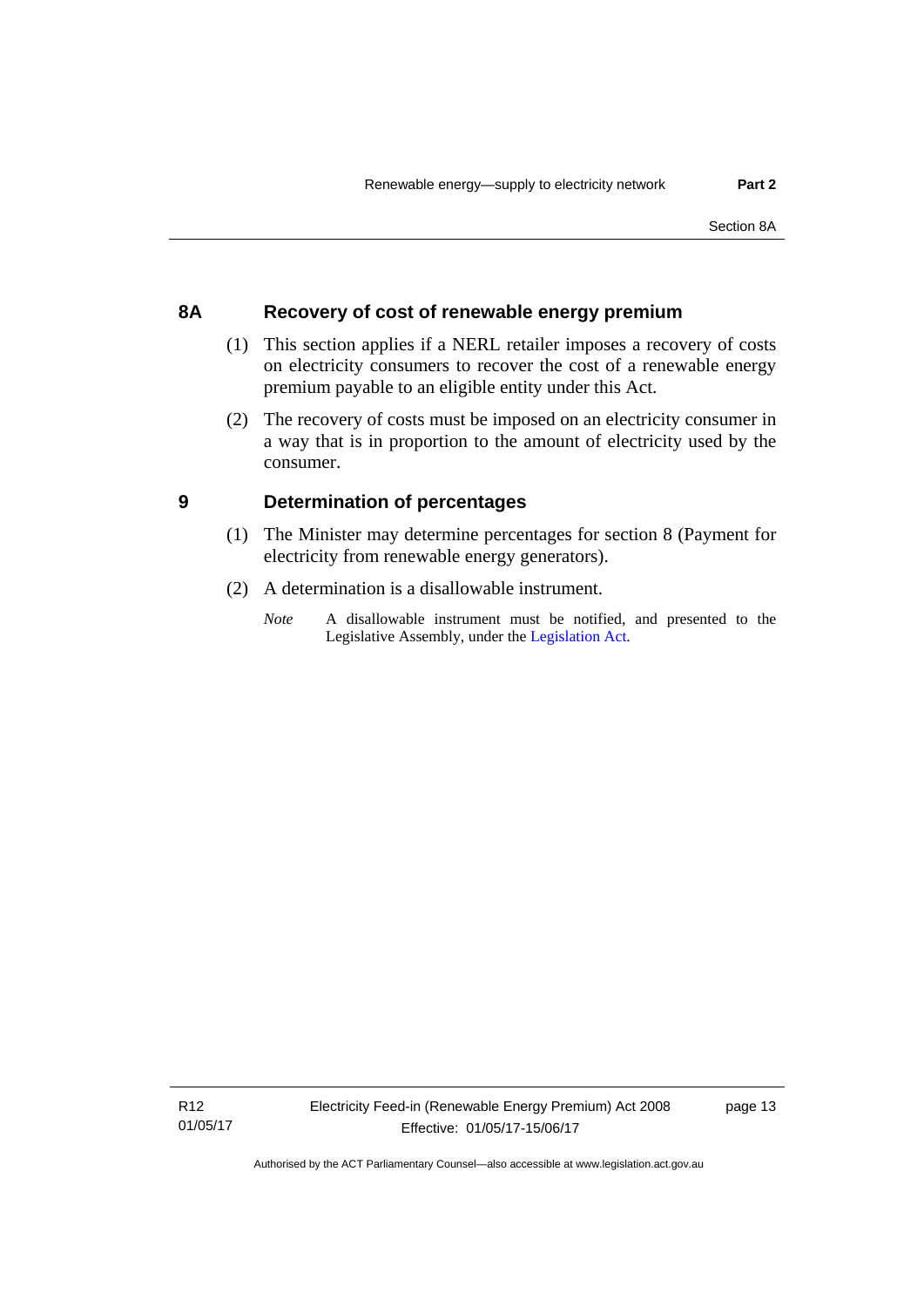### <span id="page-19-0"></span>**Part 3 Renewable energy premium determination of rate**

#### <span id="page-19-1"></span>**10 Determination of premium rate**

- (1) The Minister must determine the premium rate for amounts payable by a NERL retailer under section 6 (Feed-in from renewable energy generators to electricity network) for compliant renewable energy generators.
- (2) A determination is a disallowable instrument.
	- *Note* A disallowable instrument must be notified, and presented to the Legislative Assembly, under the [Legislation Act.](http://www.legislation.act.gov.au/a/2001-14)
- (3) In making a determination, the Minister—
	- (a) must seek the advice of the Independent Competition and Regulatory Commission to assist the Minister to determine the premium rate; and
	- (b) must give priority to the following:
		- (i) the desirability of costs under this Act impacting equitably on all electricity users;
		- (ii) the need to encourage the generation of electricity from renewable sources;
		- (iii) the need to reduce emissions from greenhouse gases;
		- (iv) the need to reduce the likely effects of climate change;
		- (v) the desirability of eligible entities being able to recoup investment on renewable energy generators within a reasonable time; and
	- (c) must have regard to the following:
		- (i) the amounts payable under this Act by an electricity distributor;

| page 14 | R12                          |          |
|---------|------------------------------|----------|
|         | Effective: 01/05/17-15/06/17 | 01/05/17 |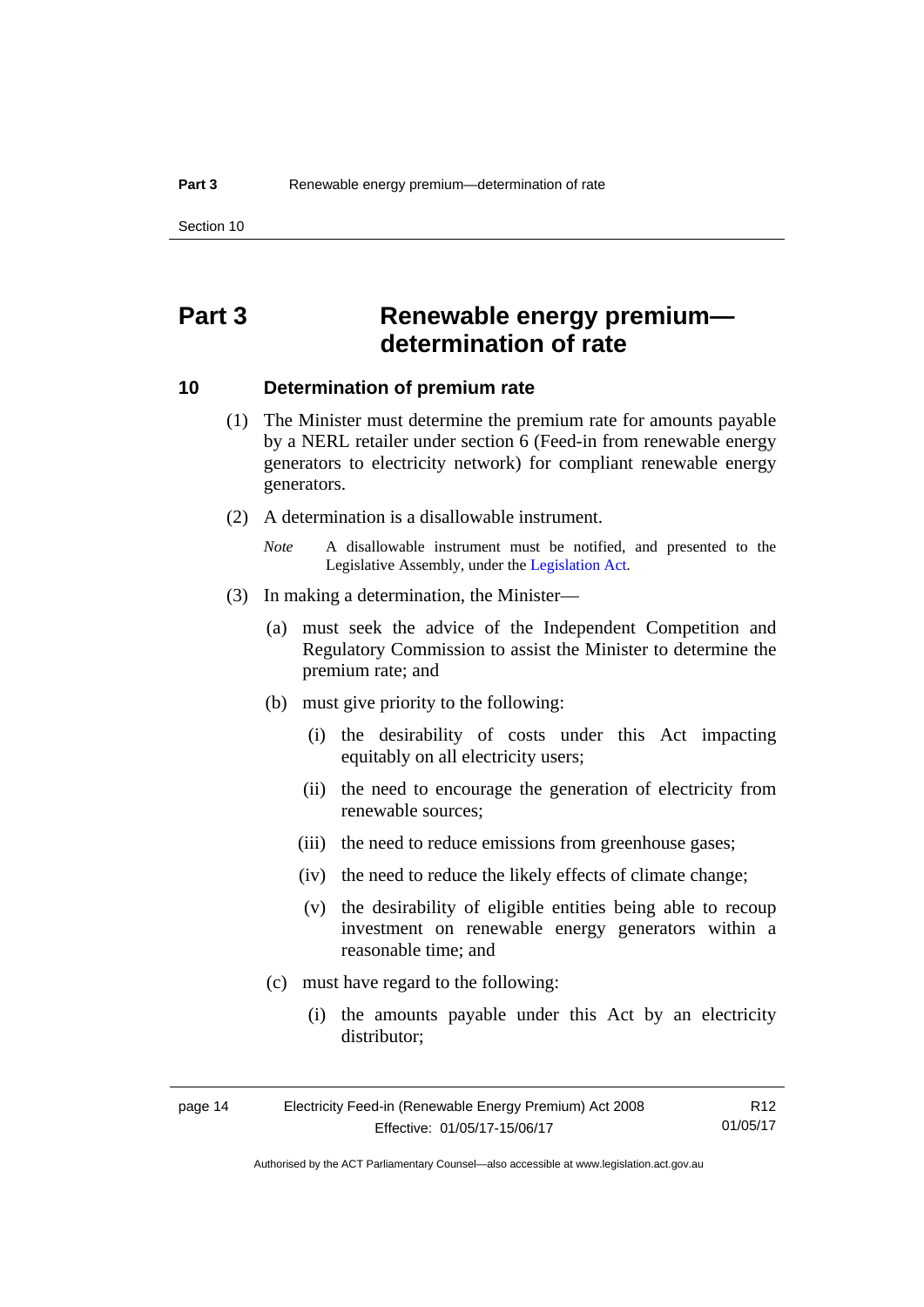- (ii) the amounts payable under this Act by a NERL retailer;
- (iii) any additional metering costs passed on to an eligible entity because of section 6 (2) (c);
- (iv) any advice received from the Independent Competition and Regulatory Commission in response to a request under paragraph (a);
- (v) anything else the Minister considers relevant.
- (4) If the Minister receives any advice requested under subsection (3) (a), the Minister must—
	- (a) present a copy of the advice to the Legislative Assembly within 3 sitting days after receiving the advice; and
	- (b) give a copy of the advice to each member of the Legislative Assembly—
		- (i) at least 14 days before the Minister makes the determination; but
		- (ii) within 30 days after receiving the advice.

#### <span id="page-20-0"></span>**11 Premium rate—20 years**

- (1) The premium rate for the financial year in which a renewable energy generator is connected to a distributor's network applies, if the generator remains connected to the network, in relation to electricity generated by the generator during the 20 years after the date of the connection.
- (2) For subsection (1), a generator is taken to remain connected to the network—
	- (a) during any temporary interruption to the connection for repair or maintenance work or relocation of the connection or generator at the same premises; or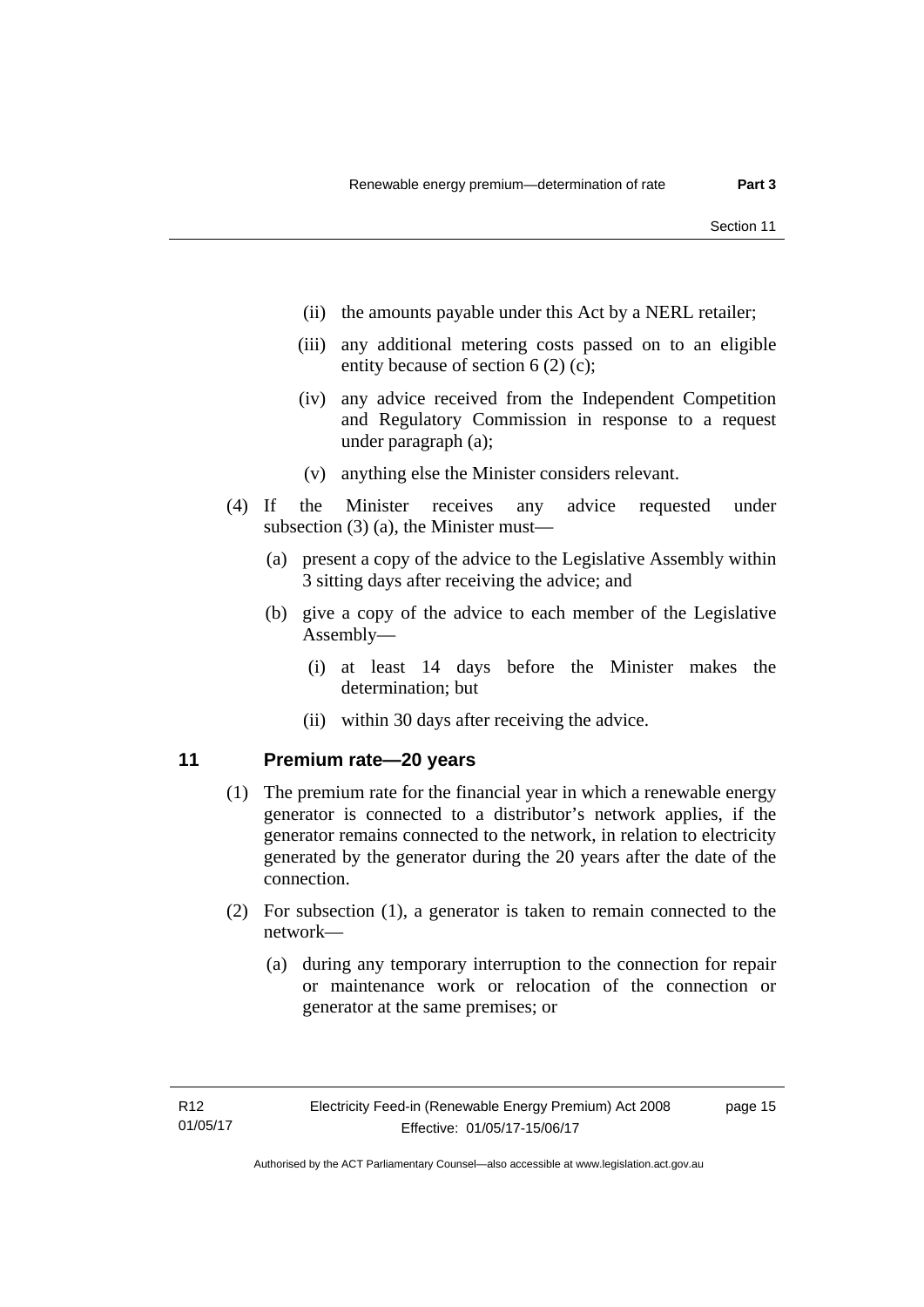- (b) if the generator is transferred with the premises to another person who is an eligible entity in relation to the premises; or
- (c) if the generator is transferred to other premises in relation to which the eligible entity is also an eligible entity.
- (3) For subsection (1), a micro renewable energy generator (the *old generator*) is taken to remain connected to the network if—
	- (a) the old generator was or is installed on premises that are, or are on the same parcel of land as, affected residential premises or eligible impacted property; and
	- (b) the affected residential premises or eligible impacted property have been or are to be demolished; and
	- (c) the eligible entity for the affected residential premises or eligible impacted property becomes an eligible entity in relation to other premises (the *new premises*); and
	- (d) a micro renewable energy generator (the *new generator*) is installed on the new premises; and
	- (e) the total capacity of the new generator is not greater than the total capacity of the old generator when the old generator was first connected to the network; and
	- (f) the new generator is connected to the network.
- (4) In this section:

*affected residential premises* means premises, or a part of premises—

- (a) that—
	- (i) are a class 1 or class 2 building; and
	- (ii) contain or have contained loose-fill asbestos insulation; or
- (b) that are included in the affected residential premises register.

R12 01/05/17

Authorised by the ACT Parliamentary Counsel—also accessible at www.legislation.act.gov.au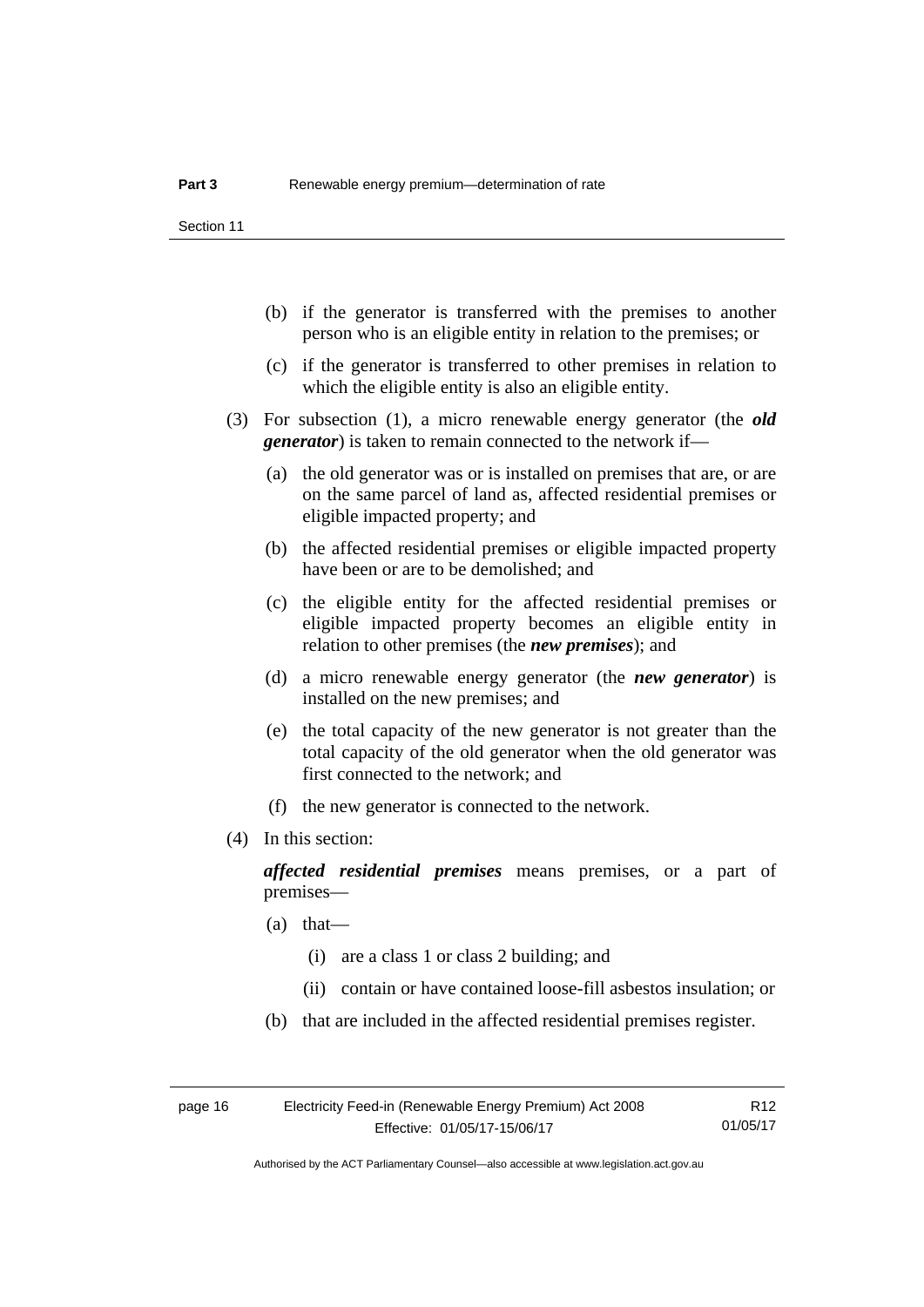*affected residential premises register*—see the *[Dangerous](http://www.legislation.act.gov.au/a/2004-7)  [Substances Act 2004](http://www.legislation.act.gov.au/a/2004-7)*, section 47N.

*class*, of building—see the *[Building Act 2004](http://www.legislation.act.gov.au/a/2004-11)*, dictionary.

*eligible impacted property*—see the *[Civil Law \(Sale of Residential](http://www.legislation.act.gov.au/a/2003-40)  [Property\) Act 2003](http://www.legislation.act.gov.au/a/2003-40)*, section 9A (1).

*loose-fill asbestos insulation*—see the *[Dangerous Substances](http://www.legislation.act.gov.au/a/2004-7)  [Act 2004](http://www.legislation.act.gov.au/a/2004-7)*, section 47M.

R12 01/05/17 Electricity Feed-in (Renewable Energy Premium) Act 2008 Effective: 01/05/17-15/06/17

page 17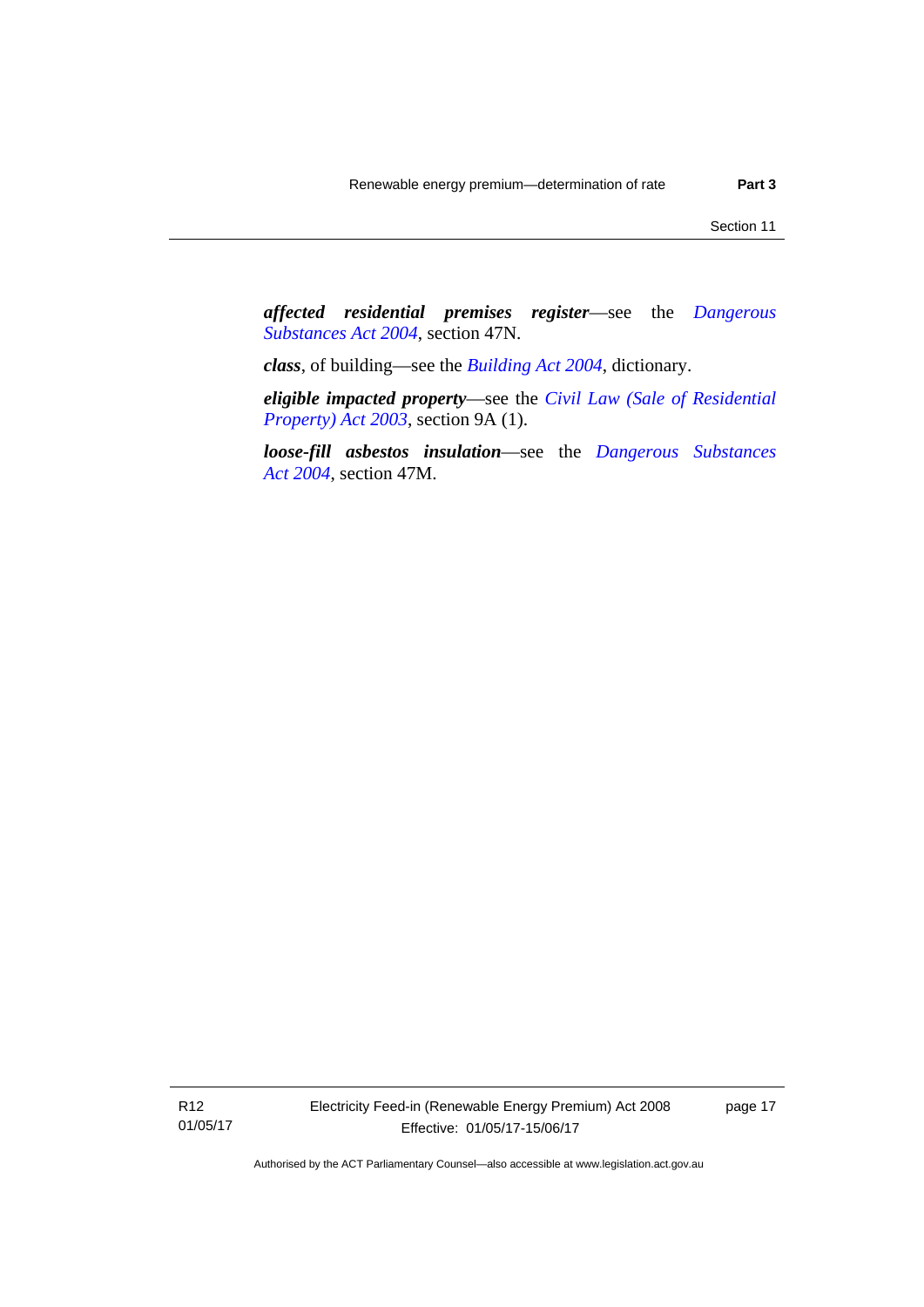#### Part 3A Reporting

Section 11A

### <span id="page-23-0"></span>**Part 3A Reporting**

#### <span id="page-23-1"></span>**11A Report by Minister**

The Minister must, within 6 months after the end of each financial year, publish on an appropriate government website a report about the following:

- (a) the number of compliant renewable energy generators installed on premises in the ACT;
- (b) the total capacity of compliant renewable energy generators installed on premises in the ACT;
- (c) the costs under this Act on electricity users.

#### <span id="page-23-2"></span>**11B Electricity distributors to give information to Minister**

- (1) The Minister must determine the information required to prepare a report under section 11A (the *required information*).
- (2) A determination is a disallowable instrument.
	- *Note* A disallowable instrument must be notified, and presented to the Legislative Assembly, under the [Legislation Act.](http://www.legislation.act.gov.au/a/2001-14)
- (3) Each of the following entities (a *reporting entity)* must give the Minister the required information:
	- (a) an electricity distributor;
	- (b) a NERL retailer.
- (4) A person commits an offence if—
	- (a) the person is a reporting entity; and
	- (b) the person engages in conduct; and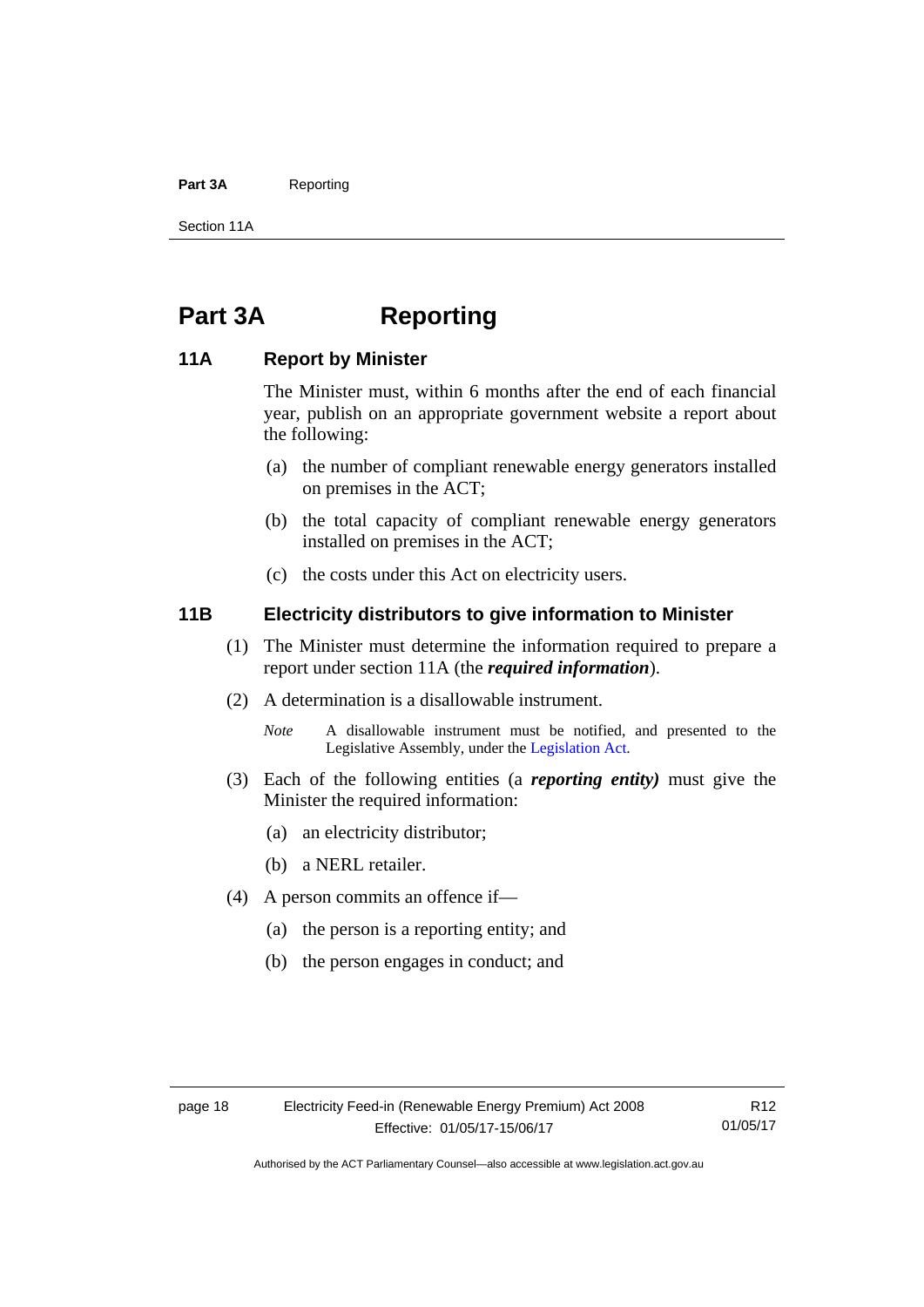- (c) as a result of the conduct, the person fails to give the Minister information; and
- (d) the information is required information.

Maximum penalty: 30 penalty units.

#### <span id="page-24-0"></span>**11C Audit of information given to Minister**

- (1) The Minister may require a reporting entity to undertake an audit of the information provided by the reporting entity under section 11B if the Minister believes on reasonable grounds the information is untrue, misleading or incomplete.
- (2) The audit must be—
	- (a) paid for by the reporting entity; and
	- (b) undertaken by—
		- (i) an auditor appointed by the Minister; or
		- (ii) if the Minister decides not to appoint an auditor—an auditor that is independent of the reporting entity; and
	- (c) undertaken in accordance with requirements determined by the Minister.
- (3) A determination is a disallowable instrument.
	- *Note* A disallowable instrument must be notified, and presented to the Legislative Assembly, under the [Legislation Act.](http://www.legislation.act.gov.au/a/2001-14)
- (4) A person commits an offence if—
	- (a) the person is a reporting entity; and
	- (b) the person gives the Minister information under section 11B; and
	- (c) the Minister requires an audit of the information; and

page 19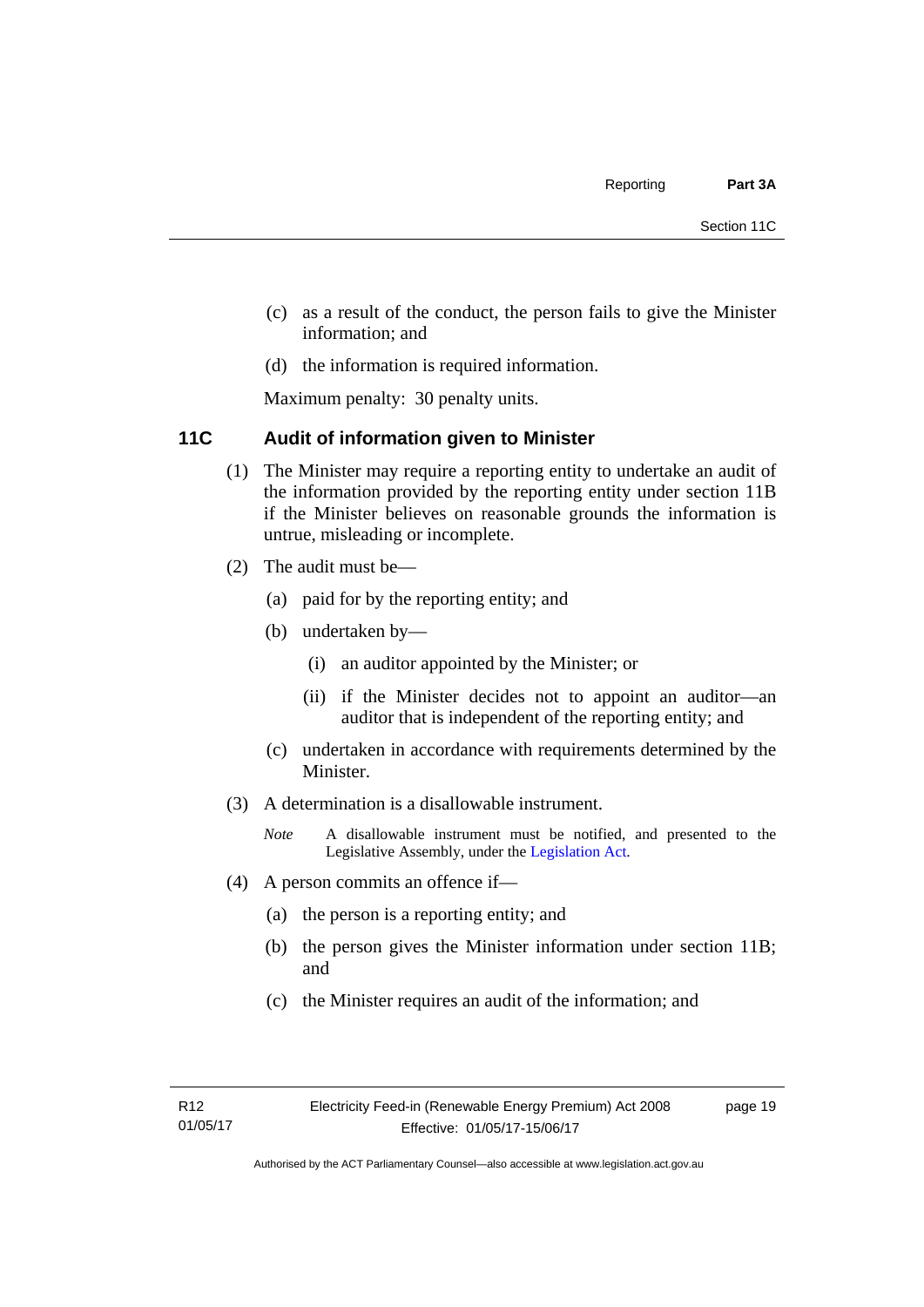#### Part 3A Reporting

Section 11C

- (d) the person engages in conduct; and
- (e) as a result of the conduct, the person fails to undertake the required audit.

Maximum penalty: 400 penalty units.

page 20 Electricity Feed-in (Renewable Energy Premium) Act 2008 Effective: 01/05/17-15/06/17

R12 01/05/17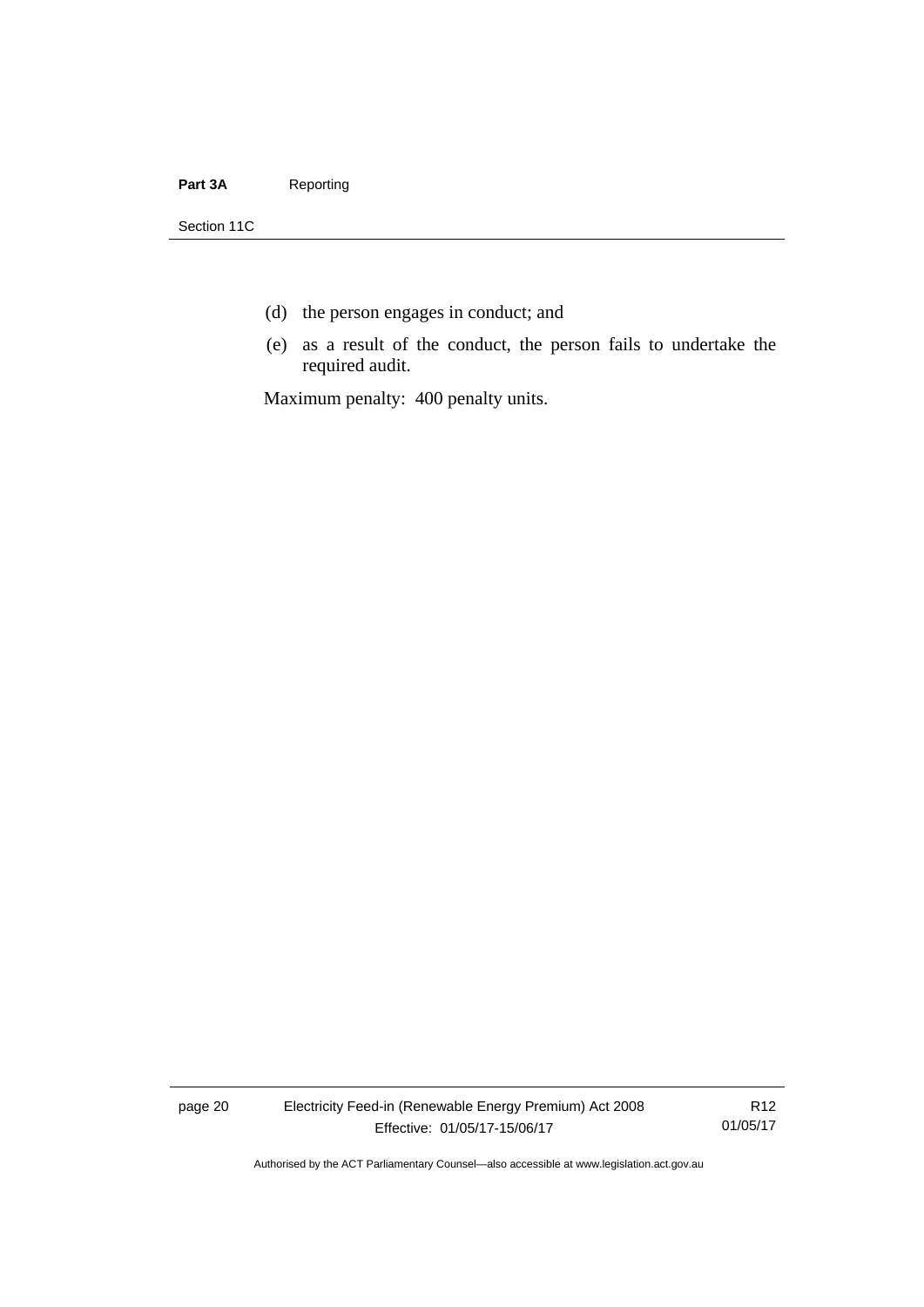### <span id="page-26-0"></span>**Part 4 Miscellaneous**

#### <span id="page-26-1"></span>**12 Regulation-making power**

- (1) The Executive may make regulations for this Act.
	- *Note* Regulations must be notified, and presented to the Legislative Assembly, under the [Legislation Act](http://www.legislation.act.gov.au/a/2001-14).
- (2) A regulation may make provision in relation to notices to be placed at premises where a renewable energy generator is located.
- (3) A regulation may create offences and fix maximum penalties of not more than 30 penalty units for the offences.

#### <span id="page-26-2"></span>**13 Review of operation of Act**

- (1) The Minister must review the operation of this Act at least once every 5 years (a *review period*) after the day this Act commences.
- (2) The review must include a consideration of the impact of costs under this Act on electricity users and, in particular, whether the impacts are equitable.
- (3) The Minister must present a copy of the report of the review for a review period to the Legislative Assembly not later than 6 months after the end of the review period.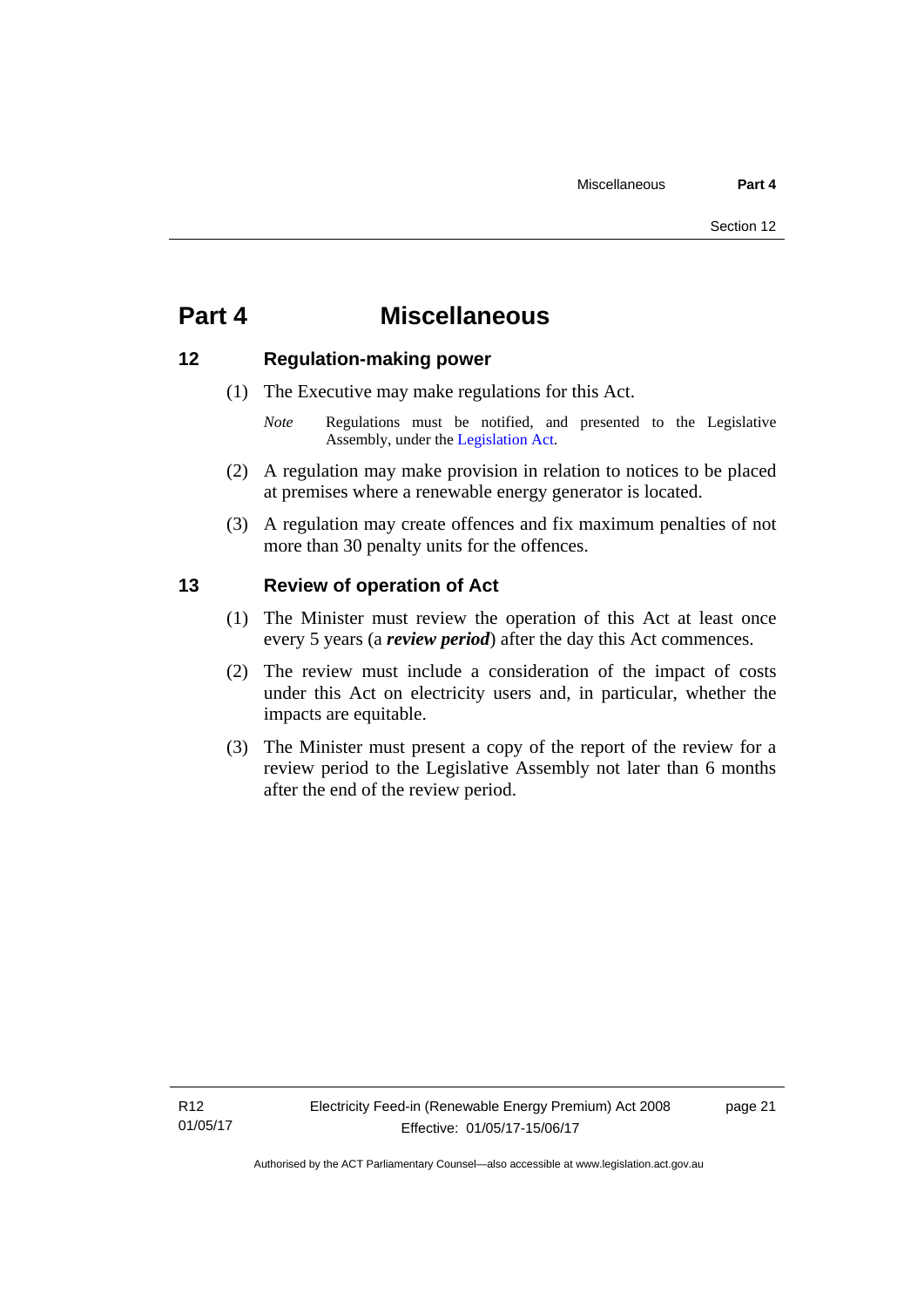## <span id="page-27-0"></span>**Dictionary**

(see  $s$  4)

*Note 1* The [Legislation Act](http://www.legislation.act.gov.au/a/2001-14) contains definitions and other provisions relevant to this Act.

*Note 2* For example, the [Legislation Act,](http://www.legislation.act.gov.au/a/2001-14) dict, pt 1, defines the following terms:

- disallowable instrument (see s 9)
	- Executive
	- Minister (see s 162)
	- National Electricity (ACT) Law
	- National Energy Retail Law (ACT)
	- quarter
	- regulation
	- under.

*additional metering costs*, in relation to electricity generated by a renewable energy generator connected to an electricity network, means metering costs associated with the electricity that are in addition to metering costs for which the distributor is responsible under the rules under the *[National Electricity \(ACT\) Law](http://www.legislation.act.gov.au/a/1997-79/default.asp)*.

*capacity*, of a renewable energy generator—see section 5C.

*compliant*—see section 5E.

*electricity distributor*—see the *[Utilities Act 2000](http://www.legislation.act.gov.au/a/2000-65)*, dictionary.

*electricity network*—see the *[Utilities Act 2000](http://www.legislation.act.gov.au/a/2000-65)*, section 7.

*eligible entity—*see section 5F (1).

*medium renewable energy generator*—see section 5D.

*micro renewable energy generator*—see section 5D.

*NERL retailer* means a person who holds a retailer authorisation under the *[National Energy Retail Law \(ACT\)](http://www.legislation.act.gov.au/a/2012-31/default.asp)*.

*normal cost of electricity*—see section 6A.

page 22 Electricity Feed-in (Renewable Energy Premium) Act 2008 Effective: 01/05/17-15/06/17

R12 01/05/17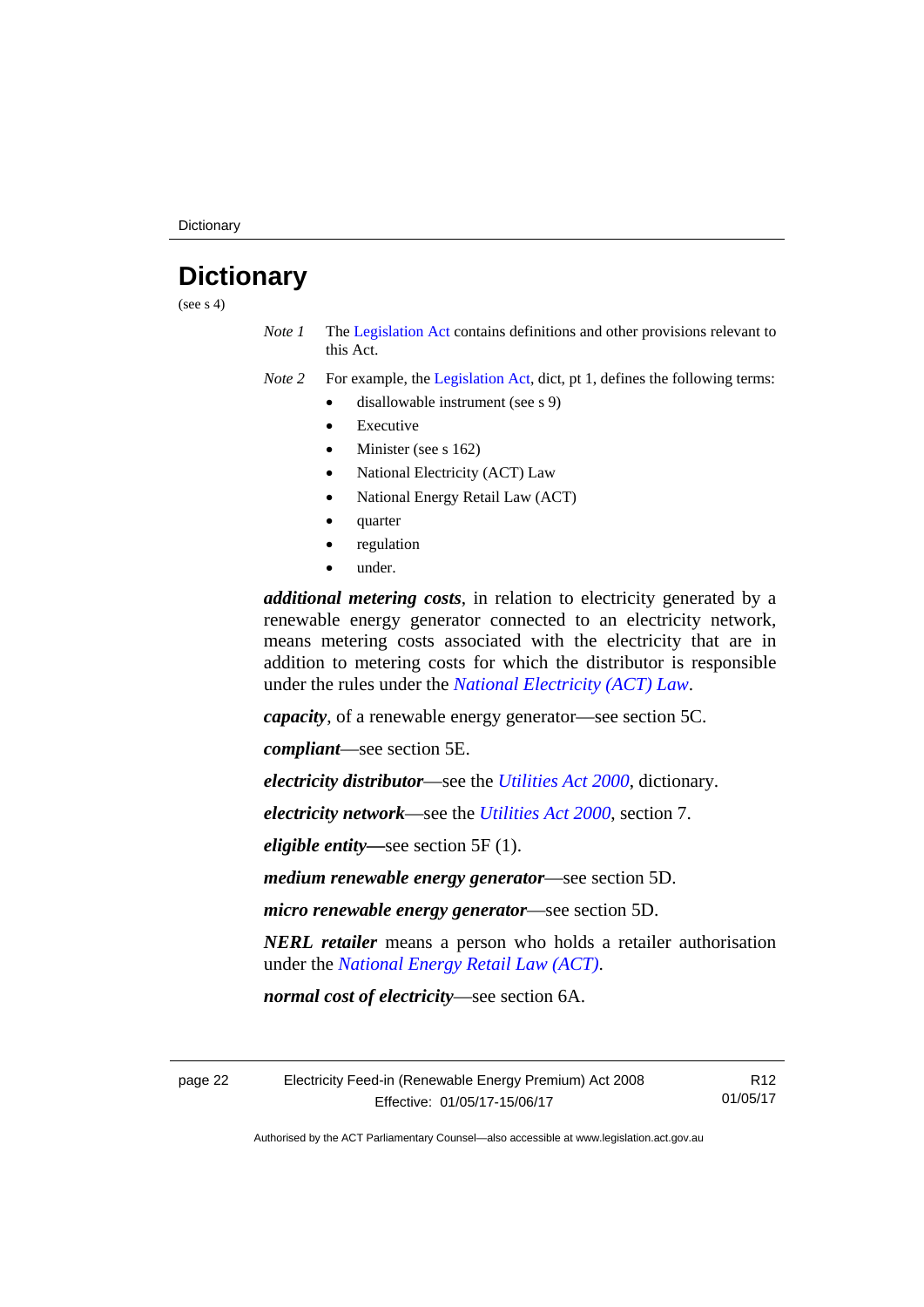*premium rate*, for electricity supplied from a renewable energy generator to an electricity distributor's network, means the premium rate determined under section 10 for the first financial year in which both—

- (a) the generator is connected to the network to enable electricity generated by the generator to be supplied to the network; and
- (b) the eligible entity for the generator makes the application for payment mentioned in section 6 (3).

*renewable energy generator*—see section 5B.

*renewable energy source*—see section 5B.

*reporting entity*—see section 11B (3).

*required information*—see section 11B (1).

R12 01/05/17 Electricity Feed-in (Renewable Energy Premium) Act 2008 Effective: 01/05/17-15/06/17

page 23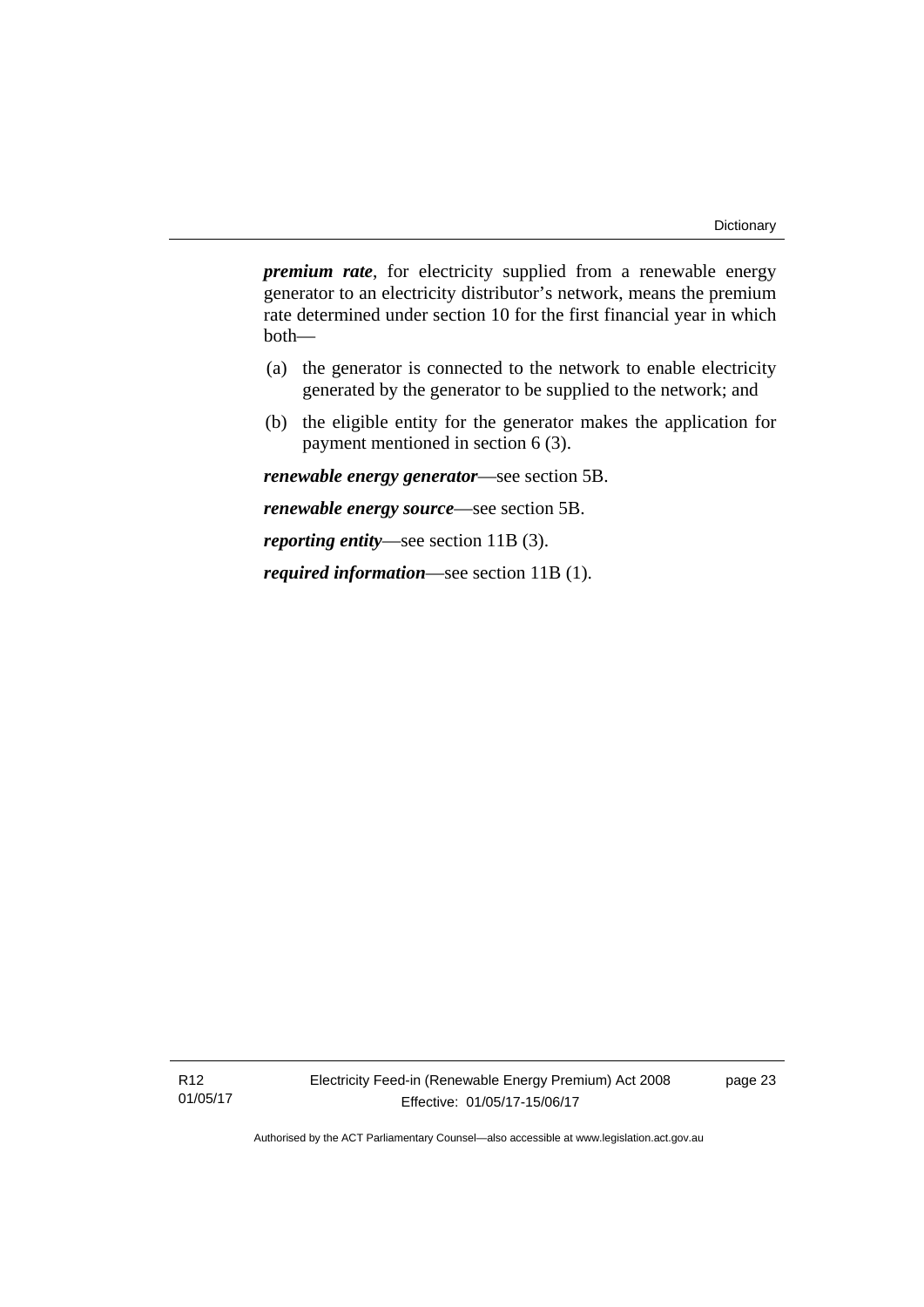1 About the endnotes

#### <span id="page-29-0"></span>**Endnotes**

#### **1 About the endnotes**

Amending and modifying laws are annotated in the legislation history and the amendment history. Current modifications are not included in the republished law but are set out in the endnotes.

Not all editorial amendments made under the *[Legislation Act 2001](http://www.legislation.act.gov.au/a/2001-14)*, part 11.3 are annotated in the amendment history. Full details of any amendments can be obtained from the Parliamentary Counsel's Office.

Uncommenced amending laws are not included in the republished law. The details of these laws are underlined in the legislation history. Uncommenced expiries are underlined in the legislation history and amendment history.

If all the provisions of the law have been renumbered, a table of renumbered provisions gives details of previous and current numbering.

The endnotes also include a table of earlier republications.

#### <span id="page-29-2"></span>**2 Abbreviation key**

page 24 Electricity Feed-in (Renewable Energy Premium) Act 2008 Effective: 01/05/17-15/06/17

R12 01/05/17

<span id="page-29-1"></span>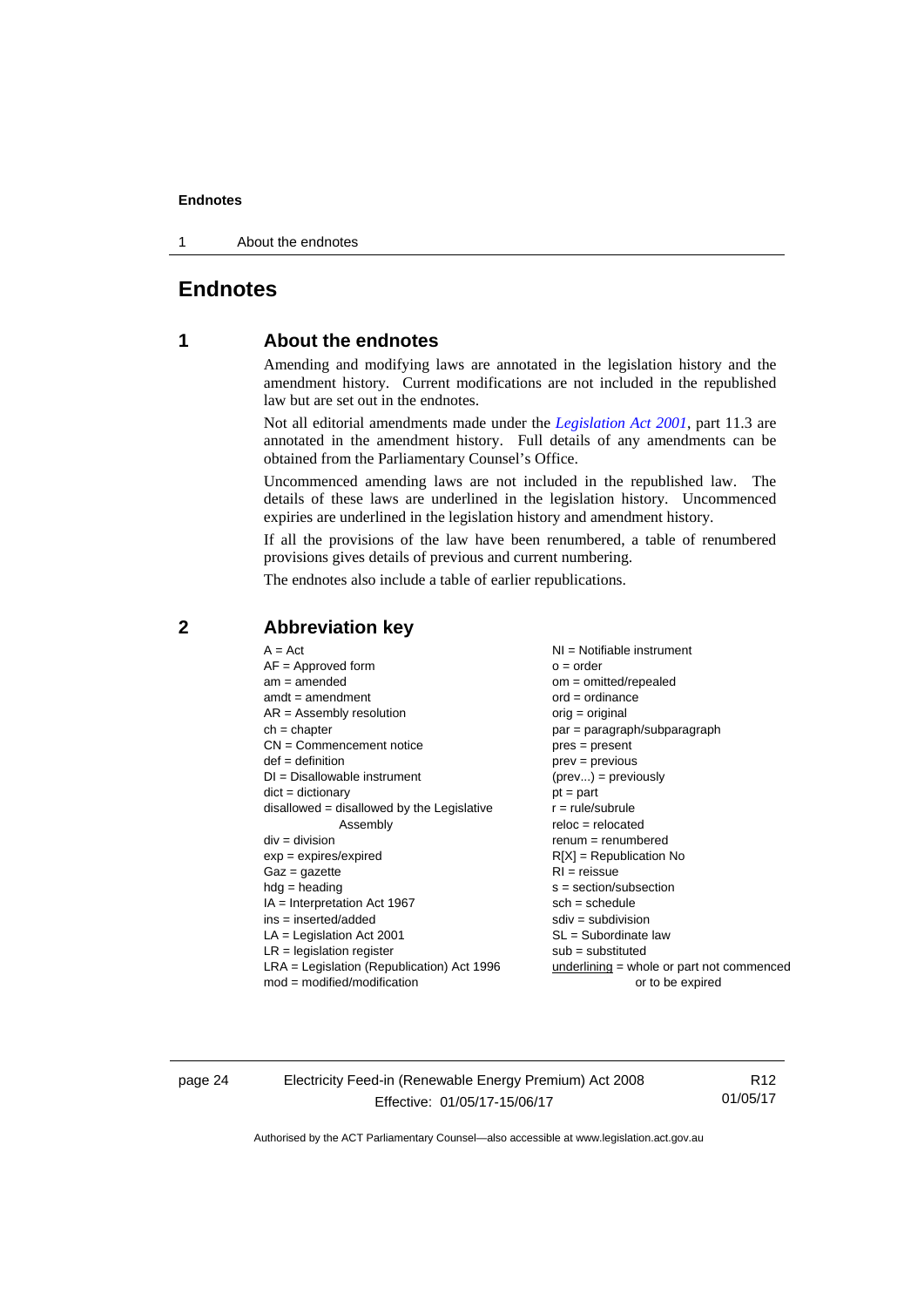#### <span id="page-30-0"></span>**3 Legislation history**

#### **Electricity Feed-in (Renewable Energy Premium) Act 2008 A2008-21**  notified LR 9 July 2008

s 1, s 2 commenced 9 July 2008 (LA s 75 (1))

remainder commenced 1 March 2009 (s 2 and [CN2009-5\)](http://www.legislation.act.gov.au/cn/2009-5/default.asp)

as amended by

#### **[Electricity Feed-in \(Renewable Energy Premium\) Amendment](http://www.legislation.act.gov.au/a/2009-8)  [Act 2009](http://www.legislation.act.gov.au/a/2009-8) A2009-8**

notified LR 2 March 2009

s 1, s 2 taken to have commenced 1 March 2009 (LA s 75 (2)) remainder taken to have commenced 1 March 2009 (s 2 and see A2008-21)

#### **[Electricity Feed-in \(Renewable Energy Premium\) Amendment](http://www.legislation.act.gov.au/a/2011-6)  [Act 2011](http://www.legislation.act.gov.au/a/2011-6) A2011-6**

notified LR 24 February 2011 s 1, s 2 commenced 24 February 2011 (LA s 75 (1)) remainder commenced 7 March 2011 (s 2 and [CN2011-3\)](http://www.legislation.act.gov.au/cn/2011-3/default.asp)

#### **[Electricity Feed-in \(Renewable Energy Premium\) Amendment](http://www.legislation.act.gov.au/a/2011-25)  [Act 2011 \(No 2\)](http://www.legislation.act.gov.au/a/2011-25) A2011-25**

notified LR 11 July 2011 s 1, s 2 commenced 11 July 2011 (LA s 75 (1)) remainder commenced 12 July 2011 (s 2)

#### **[Statute Law Amendment Act 2011 \(No 3\)](http://www.legislation.act.gov.au/a/2011-52) A2011-52 sch 3 pt 3.21**

notified LR 28 November 2011

s 1, s 2 commenced 28 November 2011 (LA s 75 (1)) sch 3 pt 3.21 commenced 12 December 2011 (s 2)

#### **[National Energy Retail Law \(Consequential Amendments\) Act 2012](http://www.legislation.act.gov.au/a/2012-32) A2012-32 pt 3**

notified LR 14 June 2012 s 1, s 2 commenced 14 June 2012 (LA s 75 (1)) pt 3 commenced 1 July 2012 (s 2 (1) and see [National Energy Retail](http://www.legislation.act.gov.au/a/2012-31)  [Law \(ACT\) Act 2012](http://www.legislation.act.gov.au/a/2012-31) A2012-31, s 2 (1) and [CN2012-12\)](http://www.legislation.act.gov.au/cn/2012-12/default.asp)

R12 01/05/17 Electricity Feed-in (Renewable Energy Premium) Act 2008 Effective: 01/05/17-15/06/17

page 25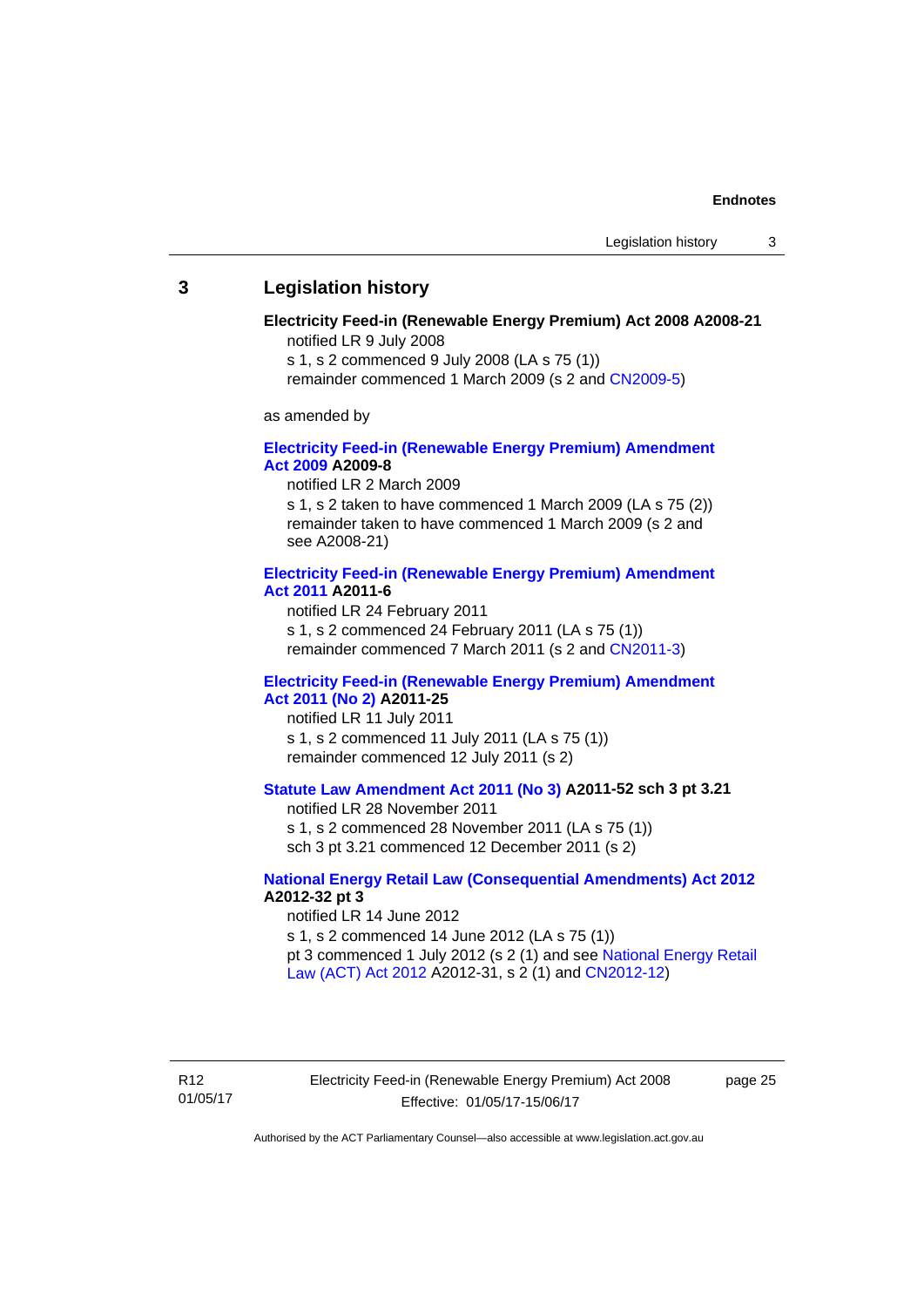3 Legislation history

#### **[Training and Tertiary Education Amendment Act 2014](http://www.legislation.act.gov.au/a/2014-48) A2014-48 sch 1 pt 1.9**

notified LR 6 November 2014

s 1, s 2 commenced 6 November 2014 (LA s 75 (1))

sch 1 pt 1.9 commenced 20 November 2014 (s 2)

#### **[Dangerous Substances \(Loose-fill Asbestos Eradication\) Legislation](http://www.legislation.act.gov.au/a/2015-6/default.asp)  [Amendment Act 2015](http://www.legislation.act.gov.au/a/2015-6/default.asp) A2015-6 sch 1 pt 1.4**

notified LR 31 March 2015

s 1, s 2 commenced 31 March 2015 (LA s 75 (1))

sch 1 pt 1.4 commenced 17 April 2015 (s 2 and [CN2015-6\)](http://www.legislation.act.gov.au/cn/2015-6/default.asp)

#### **[Electricity Feed-in Tariff Schemes Legislation Amendment Act 2015](http://www.legislation.act.gov.au/a/2015-20/default.asp) A2015-20 pt 3**

notified LR 15 June 2015 s 1, s 2 commenced 15 June 2015 (LA s 75 (1)) pt 3 commenced 16 June 2015 (s 2)

#### **[Building \(Loose-fill Asbestos Eradication\) Legislation Amendment](http://www.legislation.act.gov.au/a/2015-42/default.asp)  [Act 2015](http://www.legislation.act.gov.au/a/2015-42/default.asp) A2015-42 pt 7**

notified LR 5 November 2015

s 1, s 2 commenced 5 November 2015 (LA s 75 (1))

pt 7 commenced 13 November 2015 (s 2 (1) and [CN2015-21\)](http://www.legislation.act.gov.au/cn/2015-21/default.asp)

#### **[Planning, Building and Environment Legislation Amendment Act](http://www.legislation.act.gov.au/a/2016-2/default.asp)  [2016](http://www.legislation.act.gov.au/a/2016-2/default.asp) A2016-2 pt 3**

notified LR 23 February 2016 s 1, s 2 commenced 23 February 2016 (LA s 75 (1)) pt 3 commenced 24 February 2016 (s 2)

#### **[Co-operatives National Law \(ACT\) Act 2017](http://www.legislation.act.gov.au/a/2017-8/default.asp) A2017-8 sch 2 pt 2.2**

notified LR 4 April 2017 s 1, s 2 commenced 4 April 2017 (LA s 75 (1)) sch 2 pt 2.2 commenced 1 May 2017 (s 2)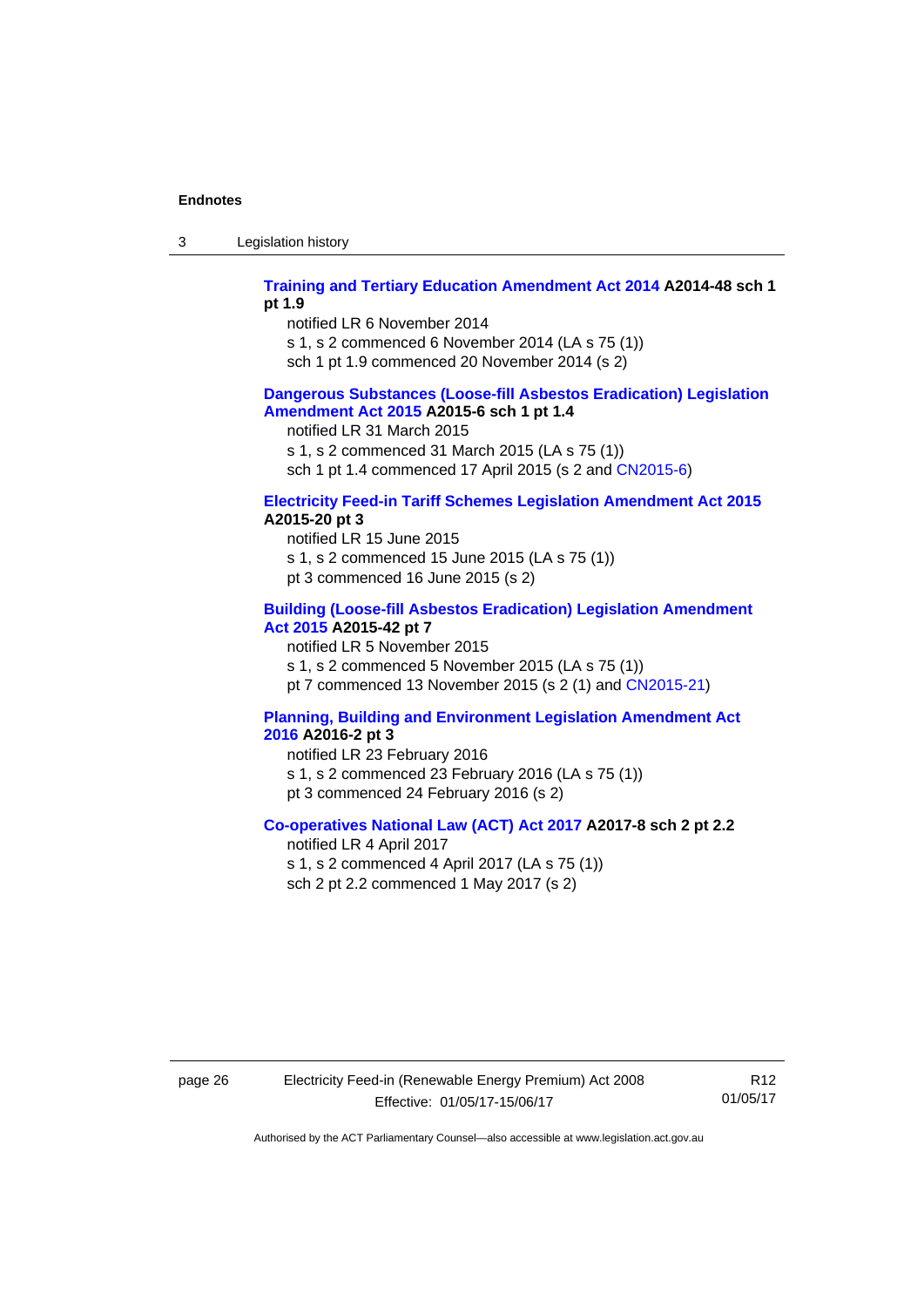#### <span id="page-32-0"></span>01/05/17 Electricity Feed-in (Renewable Energy Premium) Act 2008 Effective: 01/05/17-15/06/17 **4 Amendment history Commencement**  s 2 om LA s 89 (4) **Objects of Act**  s 3 om [A2009-8](http://www.legislation.act.gov.au/a/2009-8) s 4 **Offences against Act—application of Criminal Code etc**  s 5AA ins [A2015-20](http://www.legislation.act.gov.au/a/2015-20) s 11 **Objects and important concepts**  pt 1A hdg ins [A2009-8](http://www.legislation.act.gov.au/a/2009-8) s 5 **Objects of Act**  s 5A ins [A2009-8](http://www.legislation.act.gov.au/a/2009-8) s 5 **Meaning of** *renewable energy generator* **and** *renewable energy source* s 5B ins [A2009-8](http://www.legislation.act.gov.au/a/2009-8) s 5 sub [A2011-6](http://www.legislation.act.gov.au/a/2011-6) s 4 am [A2015-20](http://www.legislation.act.gov.au/a/2015-20) s 12 **Meaning of** *capacity* s 5C ins [A2009-8](http://www.legislation.act.gov.au/a/2009-8) s 5 sub [A2011-6](http://www.legislation.act.gov.au/a/2011-6) s 4 **Meaning of** *medium renewable energy generator* **and** *micro renewable energy generator* s 5D ins [A2009-8](http://www.legislation.act.gov.au/a/2009-8) s 5 sub [A2011-6](http://www.legislation.act.gov.au/a/2011-6) s 4 **Meaning of** *compliant* s 5E ins [A2011-6](http://www.legislation.act.gov.au/a/2011-6) s 4 am [A2011-25](http://www.legislation.act.gov.au/a/2011-25) s 4; [A2015-20](http://www.legislation.act.gov.au/a/2015-20) s 13 **Meaning of** *eligible entity* s 5F ins [A2011-6](http://www.legislation.act.gov.au/a/2011-6) s 4 am [A2011-52](http://www.legislation.act.gov.au/a/2011-52) amdt 3.74; [A2012-32](http://www.legislation.act.gov.au/a/2012-32) s 6, s 7; [A2014-48](http://www.legislation.act.gov.au/a/2014-48) amdt 1.18, amdt 1.19; [A2017-8](http://www.legislation.act.gov.au/a/2017-8/default.asp) amdt 2.2; amdt 2.3 **Feed-in from renewable energy generators to electricity network**  s 6 **am A2009-8** ss 6-8; ss renum R1 (RI) LA; [A2011-6](http://www.legislation.act.gov.au/a/2011-6) s 5; [A2012-32](http://www.legislation.act.gov.au/a/2012-32) ss 8-10 **What is the** *normal cost of electricity***?**  s 6A ins [A2009-8](http://www.legislation.act.gov.au/a/2009-8) s 9 **Utility service**  s 7 sub [A2012-32](http://www.legislation.act.gov.au/a/2012-32) s 11 **Payment for electricity from renewable energy generators**  s 8 sub [A2009-8](http://www.legislation.act.gov.au/a/2009-8) s 10 am [A2011-6](http://www.legislation.act.gov.au/a/2011-6) ss 6-8; [A2011-25](http://www.legislation.act.gov.au/a/2011-25) s 5, s 6

page 27

Authorised by the ACT Parliamentary Counsel—also accessible at www.legislation.act.gov.au

R12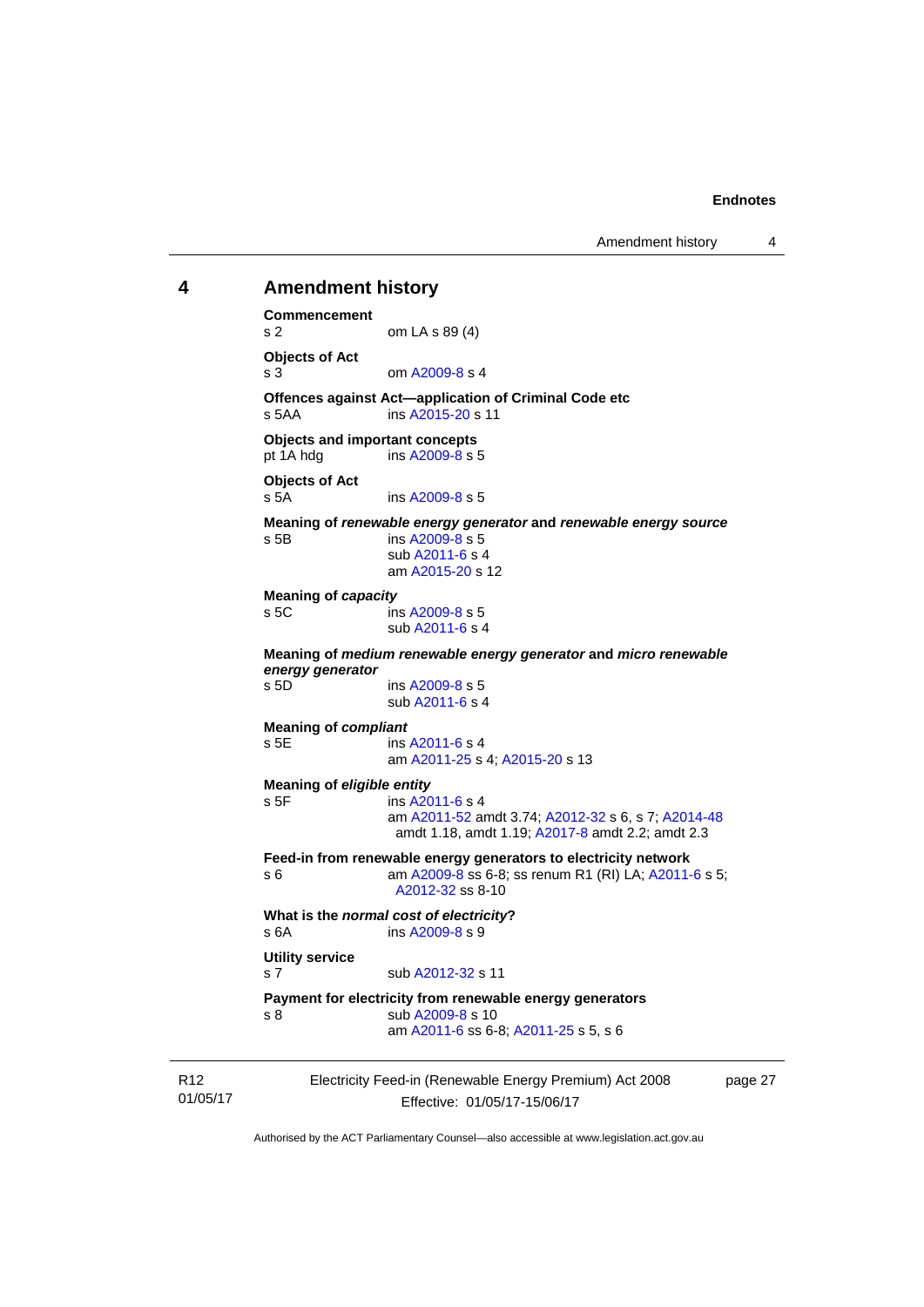4 Amendment history **Recovery of cost of renewable energy premium**  s 8A **ins [A2009-8](http://www.legislation.act.gov.au/a/2009-8) s** 11 am [A2011-6](http://www.legislation.act.gov.au/a/2011-6) s 9; [A2012-32](http://www.legislation.act.gov.au/a/2012-32) s 12 **Determination of premium rate**  s 10 am [A2009-8](http://www.legislation.act.gov.au/a/2009-8) ss 12-15; pars renum R1 (RI) LA; [A2011-6](http://www.legislation.act.gov.au/a/2011-6) ss 10-12; ss renum R2 LA; [A2012-32](http://www.legislation.act.gov.au/a/2012-32) s 13; [A2015-20](http://www.legislation.act.gov.au/a/2015-20) s 14 **Premium rate—20 years**  s 11 am [A2009-8](http://www.legislation.act.gov.au/a/2009-8) s 16; [A2011-6](http://www.legislation.act.gov.au/a/2011-6) s 13; [A2015-6](http://www.legislation.act.gov.au/a/2015-6) amdt 1.11; [A2015-42](http://www.legislation.act.gov.au/a/2015-42) s 27, s 28 **Reporting**  pt 3A hdg ins [A2011-25](http://www.legislation.act.gov.au/a/2011-25) s 7 **Report by Minister**  s 11A ins [A2011-25](http://www.legislation.act.gov.au/a/2011-25) s 7 sub [A2015-20](http://www.legislation.act.gov.au/a/2015-20) s 15 **Electricity distributors to give information to Minister**  s 11B ins [A2011-25](http://www.legislation.act.gov.au/a/2011-25) s 7 sub [A2015-20](http://www.legislation.act.gov.au/a/2015-20) s 15 **Audit of information given to Minister**  s 11C ins [A2015-20](http://www.legislation.act.gov.au/a/2015-20) s 15 **Regulation-making power**  s 12 am [A2015-20](http://www.legislation.act.gov.au/a/2015-20) s 16 **Transitional—Planning, Building and Environment Legislation Amendment Act 2016**  pt 10 hdg ins [A2016-2](http://www.legislation.act.gov.au/a/2016-2/default.asp) s 5 exp 24 February 2016 (s 31) **Effect of Electricity Feed-in (Renewable Energy Premium) Rate Determination 2011 (No 1)**  s 30 ins [A2016-2](http://www.legislation.act.gov.au/a/2016-2/default.asp) s 5 exp 24 February 2016 (s 31) **Expiry—pt 10**  s 31 ins [A2016-2](http://www.legislation.act.gov.au/a/2016-2/default.asp) s 5 exp 24 February 2016 (s 31) **Dictionary**  dict am [A2009-8](http://www.legislation.act.gov.au/a/2009-8) s 17; [A2011-52](http://www.legislation.act.gov.au/a/2011-52) amdt 3.75; [A2012-32](http://www.legislation.act.gov.au/a/2012-32) s 14 def *capacity* ins [A2011-6](http://www.legislation.act.gov.au/a/2011-6) s 14 def *compliant* ins [A2011-6](http://www.legislation.act.gov.au/a/2011-6) s 14 def *customer* om [A2011-52](http://www.legislation.act.gov.au/a/2011-52) amdt 3.76 def *electricity supplier* om [A2012-32](http://www.legislation.act.gov.au/a/2012-32) s 15 def *eligible entity* ins [A2011-52](http://www.legislation.act.gov.au/a/2011-52) amdt 3.77 def *medium renewable energy generator* ins [A2011-6](http://www.legislation.act.gov.au/a/2011-6) s 14 def *micro renewable energy generator* ins [A2011-6](http://www.legislation.act.gov.au/a/2011-6) s 14

page 28 Electricity Feed-in (Renewable Energy Premium) Act 2008 Effective: 01/05/17-15/06/17

R12 01/05/17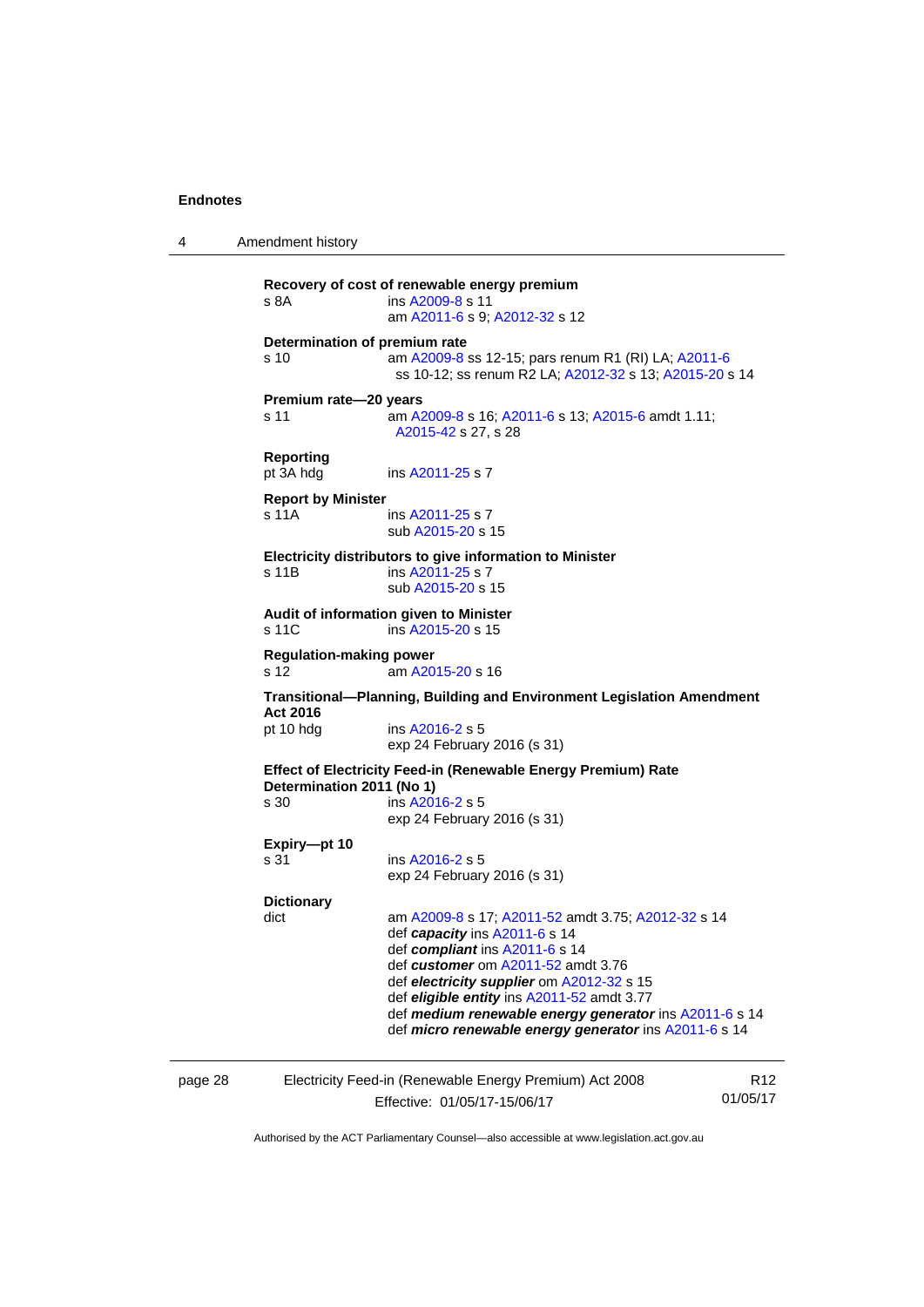| Amendment history |  |
|-------------------|--|
|-------------------|--|

- def *National Electricity (ACT) Law* ins [A2009-8](http://www.legislation.act.gov.au/a/2009-8) s 18 om [A2011-52](http://www.legislation.act.gov.au/a/2011-52) amdt 3.78 def *National Electricity (ACT) Regulations* ins [A2009-8](http://www.legislation.act.gov.au/a/2009-8) s 18 om [A2011-6](http://www.legislation.act.gov.au/a/2011-6) s 15 def *NEL compliant* ins [A2009-8](http://www.legislation.act.gov.au/a/2009-8) s 18 om [A2011-6](http://www.legislation.act.gov.au/a/2011-6) s 15 def *NERL retailer* ins [A2012-32](http://www.legislation.act.gov.au/a/2012-32) s 16 def *normal cost of electricity* ins [A2009-8](http://www.legislation.act.gov.au/a/2009-8) s 18 def *occupier* om [A2011-52](http://www.legislation.act.gov.au/a/2011-52) amdt 3.78 def *premium rate* sub [A2009-8](http://www.legislation.act.gov.au/a/2009-8) s 19 am [A2011-6](http://www.legislation.act.gov.au/a/2011-6) s 16 def *renewable energy generator* ins [A2009-8](http://www.legislation.act.gov.au/a/2009-8) s 19 sub [A2011-6](http://www.legislation.act.gov.au/a/2011-6) s 17 def *renewable energy source* sub [A2009-8](http://www.legislation.act.gov.au/a/2009-8) s 19 sub [A2011-6](http://www.legislation.act.gov.au/a/2011-6) s 17 def *reporting entity* ins [A2015-20](http://www.legislation.act.gov.au/a/2015-20) s 17
- def *required information* ins [A2015-20](http://www.legislation.act.gov.au/a/2015-20) s 17
- 
- def *transition franchise tariff retail price* om [A2011-6](http://www.legislation.act.gov.au/a/2011-6) s 18 def *utility* om [A2012-32](http://www.legislation.act.gov.au/a/2012-32) s 17

R12 01/05/17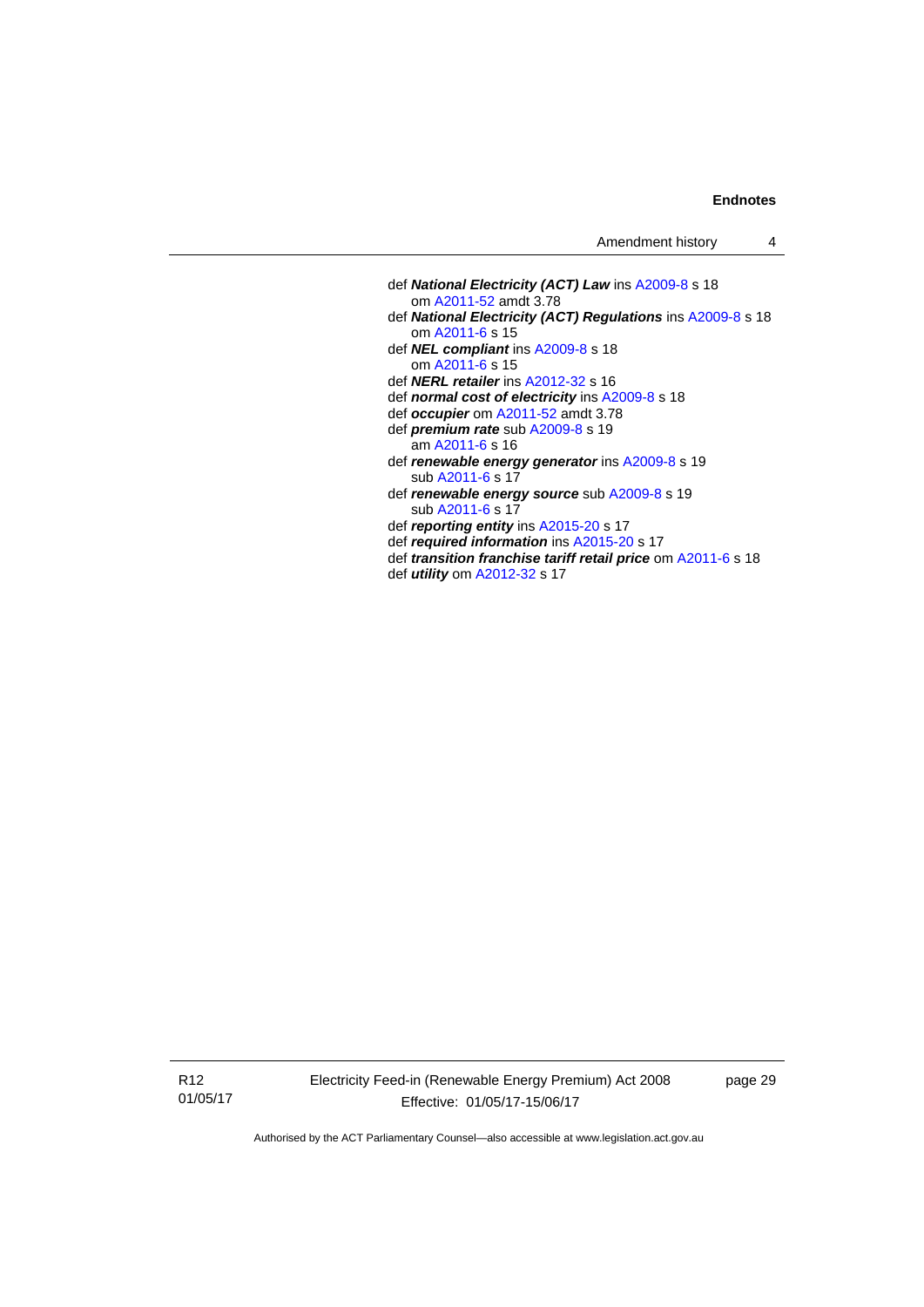5 Earlier republications

#### <span id="page-35-0"></span>**5 Earlier republications**

Some earlier republications were not numbered. The number in column 1 refers to the publication order.

Since 12 September 2001 every authorised republication has been published in electronic pdf format on the ACT legislation register. A selection of authorised republications have also been published in printed format. These republications are marked with an asterisk (\*) in column 1. Electronic and printed versions of an authorised republication are identical.

| <b>Republication</b><br>No and date | <b>Effective</b>          | Last<br>amendment<br>made by | <b>Republication</b><br>for                              |
|-------------------------------------|---------------------------|------------------------------|----------------------------------------------------------|
| R <sub>1</sub><br>1 Mar 2009        | 1 Mar 2009<br>6 Mar 2011  | not amended                  | new Act                                                  |
| R <sub>1</sub> (RI)<br>2 Mar 2009   | 1 Mar 2009-<br>6 Mar 2011 | A2009-8                      | reissue for<br>retrospective<br>amendments by<br>A2009-8 |
| R <sub>2</sub>                      | 7 Mar 2011-               | A2011-6                      | amendments by                                            |
| 7 Mar 2011                          | 11 July 2011              |                              | A2011-6                                                  |
| R <sub>3</sub>                      | 12 July 2011-             | A2011-25                     | amendments by                                            |
| 12 July 2011                        | 11 Dec 2011               |                              | A2011-25                                                 |
| R <sub>4</sub>                      | 12 Dec 2011-              | A2011-52                     | amendments by                                            |
| 12 Dec 2011                         | 30 June 2012              |                              | A2011-52                                                 |
| R <sub>5</sub>                      | 1 July 2012-              | A2012-32                     | amendments by                                            |
| 1 July 2012                         | 19 Nov 2014               |                              | A2012-32                                                 |
| R <sub>6</sub>                      | 20 Nov 2014-              | A2014-48                     | amendments by                                            |
| 20 Nov 2014                         | 16 Apr 2015               |                              | A2014-48                                                 |
| R7                                  | 17 Apr 2015-              | A2015-6                      | amendments by                                            |
| 17 Apr 2015                         | 15 June 2015              |                              | A2015-6                                                  |
| R <sub>8</sub>                      | 16 June 2015-             | A2015-20                     | amendments by                                            |
| 16 June 2015                        | 12 Nov 2015               |                              | A2015-20                                                 |
| R <sub>9</sub>                      | 13 Nov 2015-              | A2015-42                     | amendments by                                            |
| 13 Nov 2015                         | 23 Feb 2016               |                              | A2015-42                                                 |
| R <sub>10</sub>                     | 24 Feb 2016-              | A2016-2                      | amendments by                                            |
| 24 Feb 2016                         | 24 Feb 2016               |                              | A2016-2                                                  |

page 30 Electricity Feed-in (Renewable Energy Premium) Act 2008 Effective: 01/05/17-15/06/17

R12 01/05/17